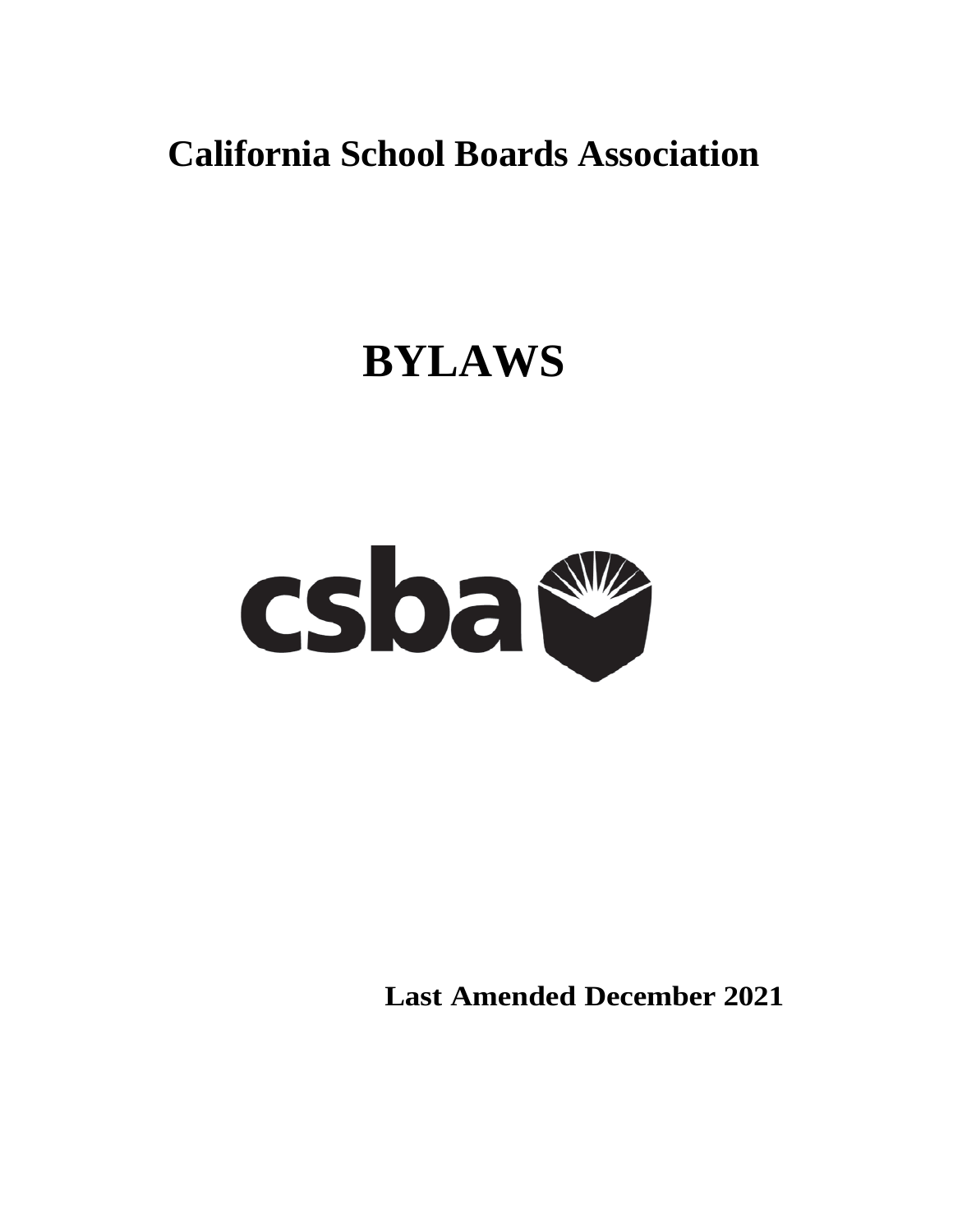# **Table of Contents**

|     | BYLAWS OF THE CALIFORNIA SCHOOL BOARDS ASSOCIATION 4 |
|-----|------------------------------------------------------|
|     |                                                      |
|     |                                                      |
|     |                                                      |
|     |                                                      |
|     |                                                      |
|     |                                                      |
|     |                                                      |
|     |                                                      |
|     |                                                      |
|     |                                                      |
|     |                                                      |
|     |                                                      |
| (a) |                                                      |
| (b) |                                                      |
|     |                                                      |
|     |                                                      |
|     |                                                      |
|     |                                                      |
|     |                                                      |
|     |                                                      |
|     |                                                      |
|     |                                                      |
|     |                                                      |
|     |                                                      |
|     |                                                      |
|     |                                                      |
|     |                                                      |
|     |                                                      |
|     |                                                      |
|     |                                                      |
|     |                                                      |
|     |                                                      |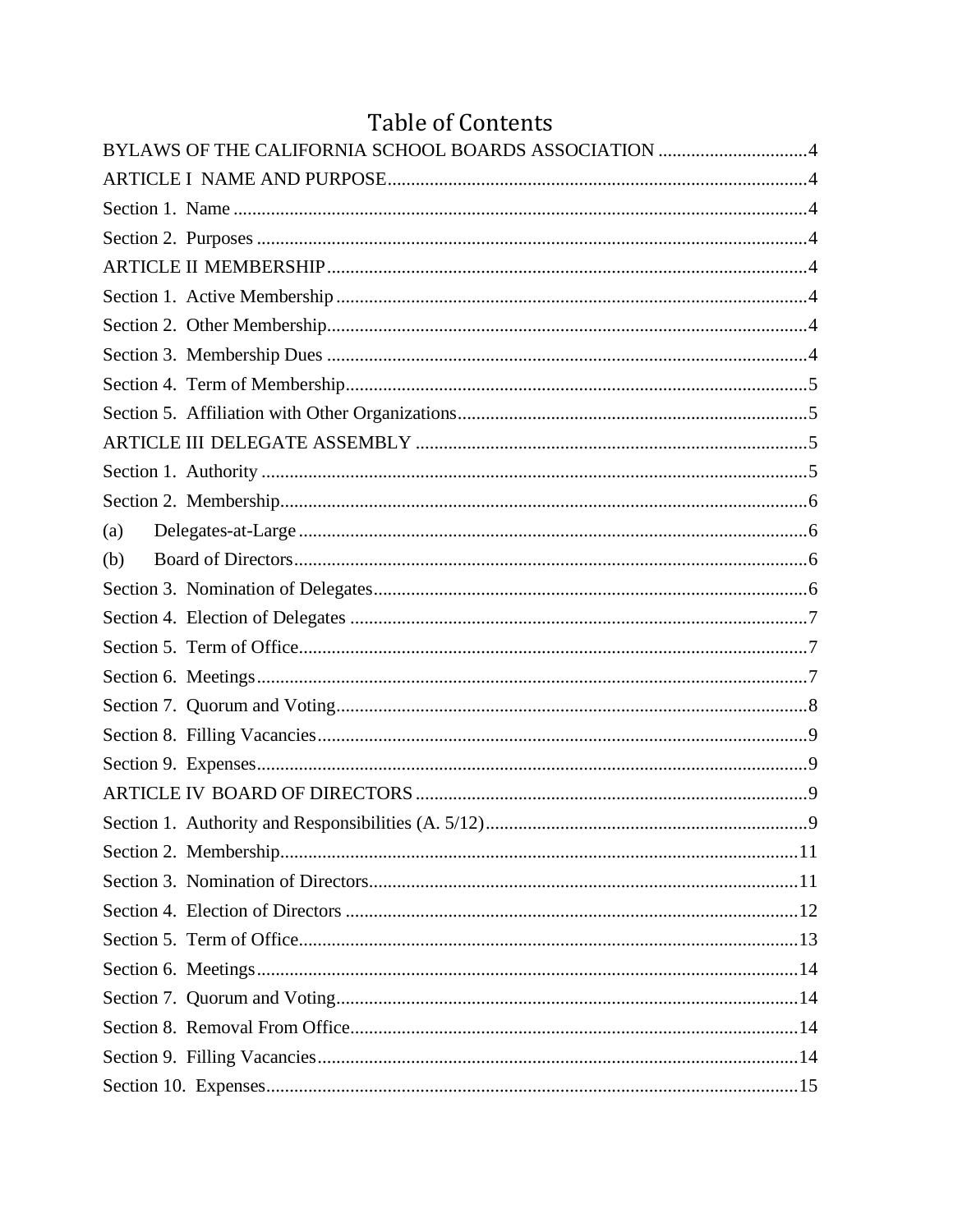| Section 3. Nominations for Officers - Candidate Review Committee (A. 11/12) 16 |
|--------------------------------------------------------------------------------|
|                                                                                |
|                                                                                |
|                                                                                |
|                                                                                |
|                                                                                |
|                                                                                |
|                                                                                |
|                                                                                |
|                                                                                |
|                                                                                |
|                                                                                |
| ARTICLE VIII COMMITTEES, COUNCILS, TASK FORCES, FOCUS GROUPS AND               |
|                                                                                |
|                                                                                |
|                                                                                |
|                                                                                |
|                                                                                |
|                                                                                |
|                                                                                |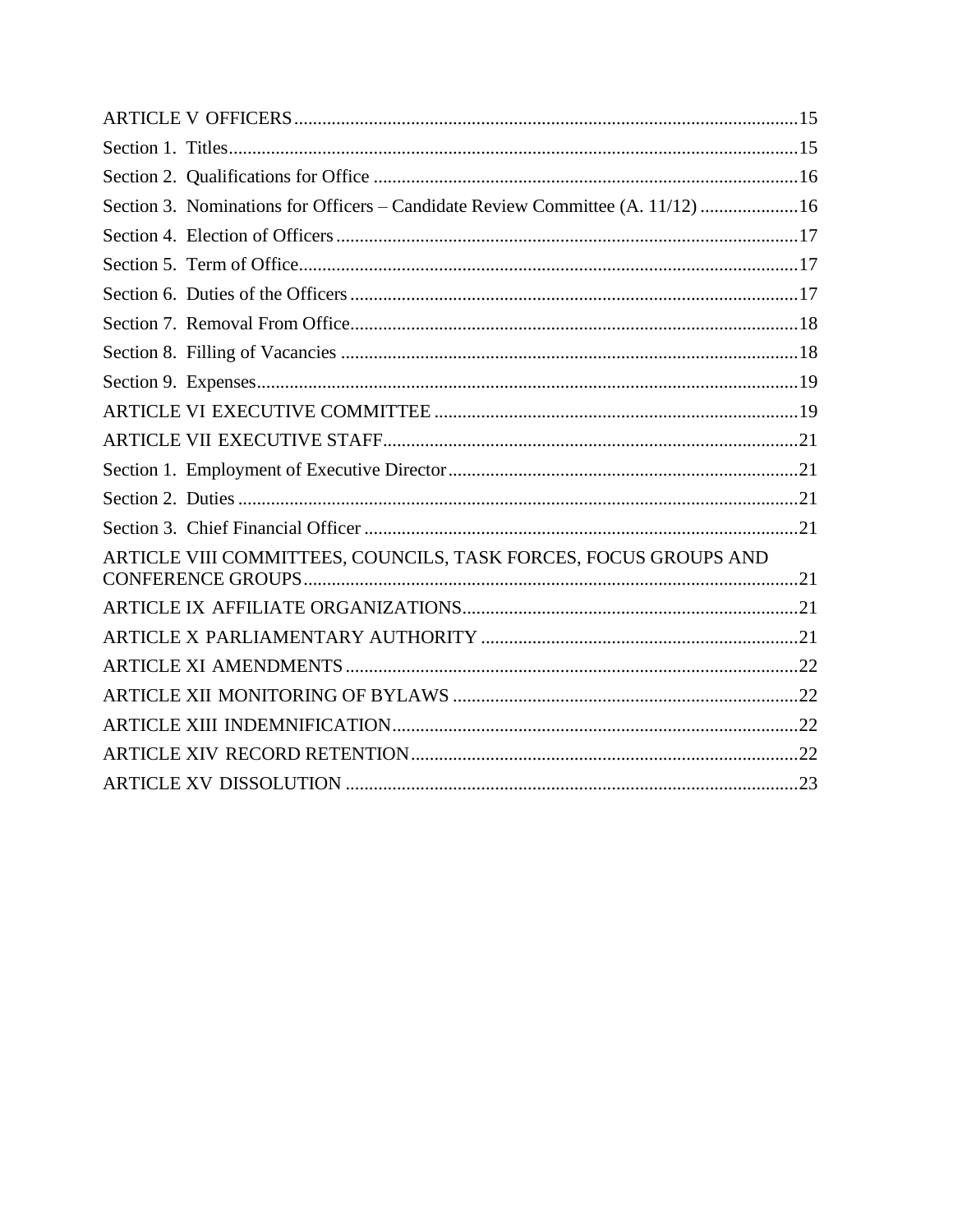#### **BYLAWS OF THE CALIFORNIA SCHOOL BOARDS ASSOCIATION**

#### **ARTICLE I NAME AND PURPOSE**

#### <span id="page-3-2"></span><span id="page-3-1"></span><span id="page-3-0"></span>**Section 1. Name**

The name of this Association is CALIFORNIA SCHOOL BOARDS ASSOCIATION, INCORPORATED (CSBA).

#### <span id="page-3-3"></span>**Section 2. Purposes**

The purpose of the Association is specified in the Articles of Incorporation, attached hereto as Attachment 1. The Vision and Mission statements of the Association are included in Standing Rule 20. The Association is guided in its work by strategic goals that fulfill the vision and mission as adopted by the Board of Directors.

#### **ARTICLE II MEMBERSHIP**

#### <span id="page-3-5"></span><span id="page-3-4"></span>**Section 1. Active Membership**

Active membership shall be held only by member districts as defined in the Standing Rules. A California public school governing board having jurisdiction over any or all of grades kindergarten through twelve or a California county board of education shall be considered a member board upon commitment of payment in full of the district's or county office's annual membership dues. A member district shall belong to the geographic region in which its district or county office is located.

#### <span id="page-3-6"></span>**Section 2. Other Membership**

Past Presidents no longer holding office in the Association shall automatically be honorary members of the Association whether or not they are members of member boards. The Board of Directors may elect additional honorary members. Honorary members of the Association shall pay no dues, not serve on committees, shall pay their own expenses, and shall have no voting privileges. Honorary members shall retain their membership unless revoked by the Board of Directors. (A. 7/84)

The Association may offer other types of non-voting memberships, which may include associate membership granted to any individual, organization or corporation interested in the purposes of the Association upon such terms and conditions as may be determined by the Board of Directors.

#### <span id="page-3-7"></span>**Section 3. Membership Dues**

A dues formula for membership in the Association shall be adopted by the Board of Directors.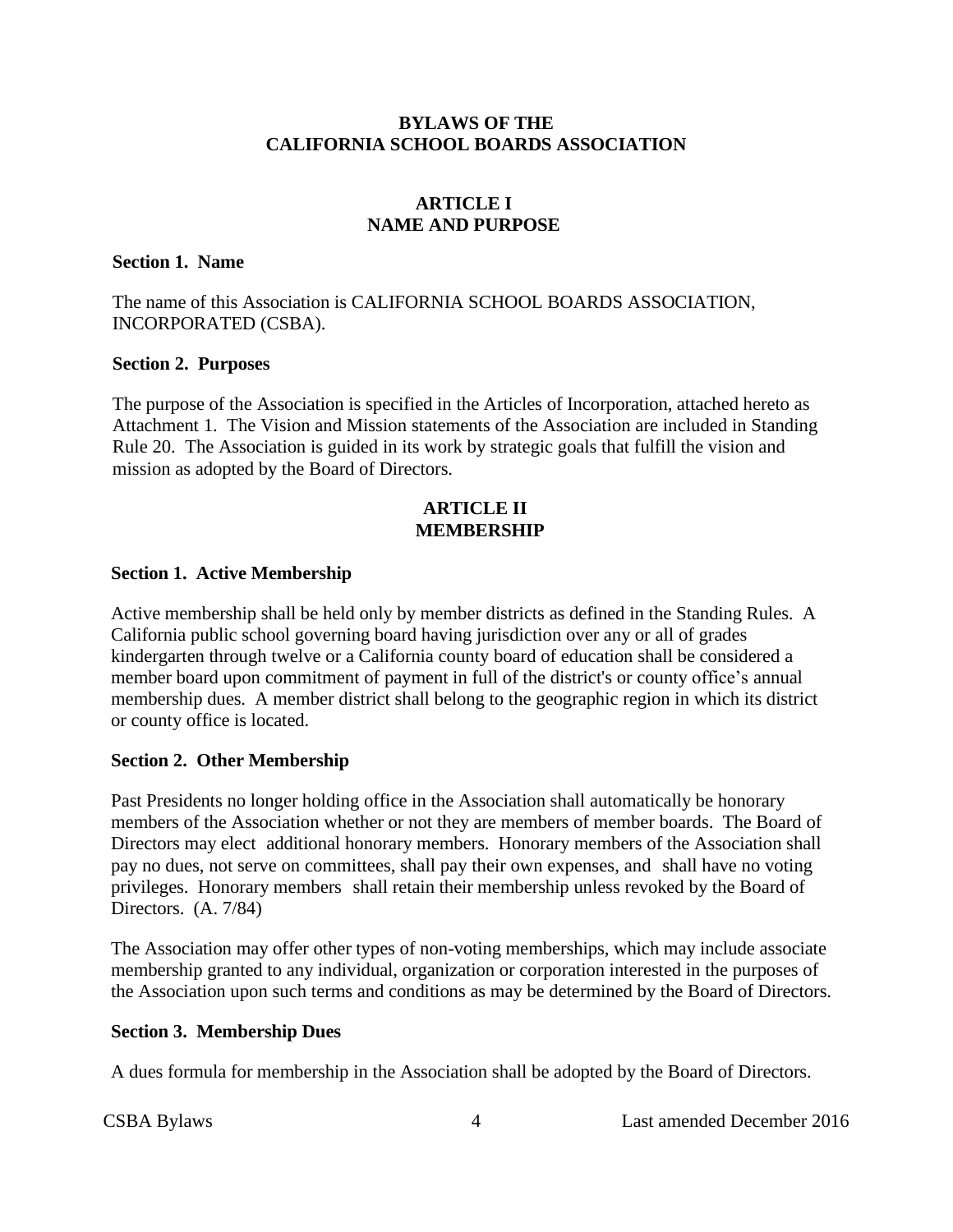#### <span id="page-4-0"></span>**Section 4. Term of Membership**

Membership shall be for the period commencing July 1 and expiring on June 30.

#### <span id="page-4-1"></span>**Section 5. Affiliation with Other Organizations**

<span id="page-4-2"></span>The Board of Directors may determine affiliation with other organizations upon such terms as may be appropriate, consistent with the provisions of these Bylaws. (A. 7/82)

#### **ARTICLE III DELEGATE ASSEMBLY**

#### <span id="page-4-3"></span>**Section 1. Authority**

The Delegate Assembly is comprised of Delegates who are elected by local board members in 21 geographic regions throughout the state. Region boundaries shall be established by the Board of Directors, and approved by the Delegate Assembly.

The general purposes of the Delegate Assembly are to provide policy direction for the Association, elect officers, and ensure the Association reflects the interests of school districts and county offices of education.

The Delegate Assembly shall have the following principal duties:

- Adopt the Policy Platform every two years. The Policy Platform provides a broad framework for implementing the Association's Vision, Mission and Strategic Goals, and as such guides the Association's policy and political leadership activities
- Adopt policies and positions as needed to supplement the Policy Platform.
- Provide testimony or input on critical issues during special hearings at Delegate Assembly meetings.
- Elect the Association's Officers and Board of Directors.
- Serve on standing committees, councils, task forces and focus groups.
- Adopt the corporate Bylaws.
- Provide two-way communication with local board members.
- Provide advocacy on behalf of children, public education, school boards and the Association.
- Support and participate in the Association's activities and events.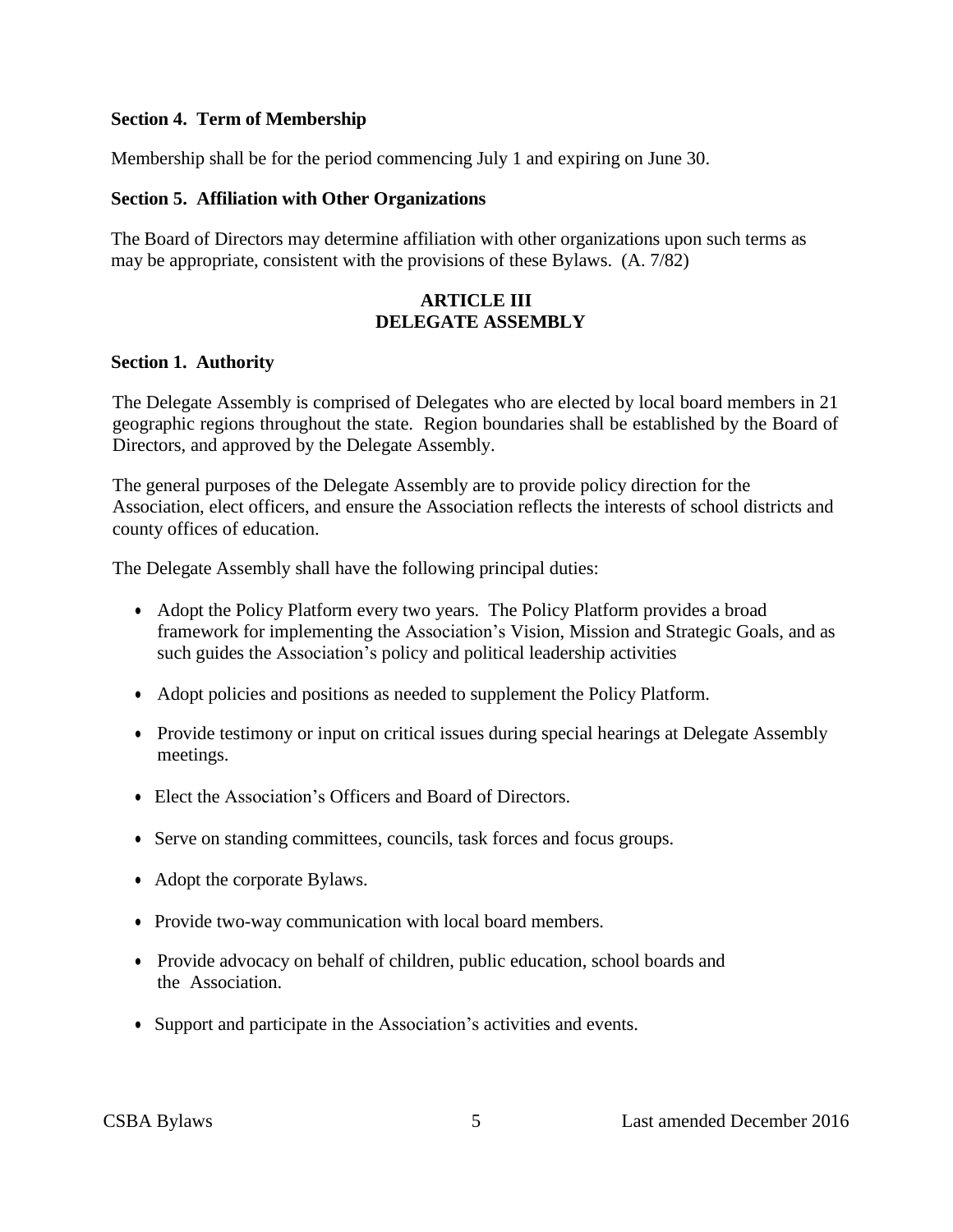#### <span id="page-5-0"></span>**Section 2. Membership**

The Delegate Assembly shall consist of representatives from member boards of districts and county offices of education. Each Delegate shall be a member of a member board in the region represented by the Delegate. No Delegate may represent two regions simultaneously. While each Delegate may share the perspective of their local member board and their CSBA region, each Delegate is expected to perform their duties in a manner that is in the best interest of the Association.

#### <span id="page-5-1"></span>(a) **Delegates-at-Large**

Past presidents of the Association and the Immediate Past President of the California County Boards of Education (CCBE) shall be ex-officio members of the Delegate Assembly. These delegate at-large members shall hold all privileges of membership and shall vote so long as they are members of a member board. If the Immediate Past President of CCBE holds an elected position in CSBA, then the most recent Past President who is a member of a member board shall be an ex-officio member of the Delegate Assembly. (A. 12/02)

#### <span id="page-5-2"></span>(b) **Board of Directors**

Members of the Board of Directors shall be ex-officio members of the Delegate Assembly with all privileges of membership. (A. 7/91)

#### (c) **Past Presidents as Honorary Emeritus Members of the Delegate Assembly**

Past Presidents of the Association and the Immediate Past President of CCBE, who no longer are members of a member board, shall be honorary emeritus members of the Delegate Assembly and shall serve as provided for in Article II, Section 2.

#### <span id="page-5-3"></span>**Section 3. Nomination of Delegates**

- (a) Any member board may nominate as many individuals as it wishes for the position of Delegate for the region or sub-region.
- (b) A nominee for a geographic region or subregion must be a member of a member board within that geographic region or subregion.
- (c) A nominee for the county board's member must be a member of a county board of education that is a member board within the region.
- <span id="page-5-4"></span>(d) Nomination procedures for Delegates shall be maintained as part of the Standing Rules.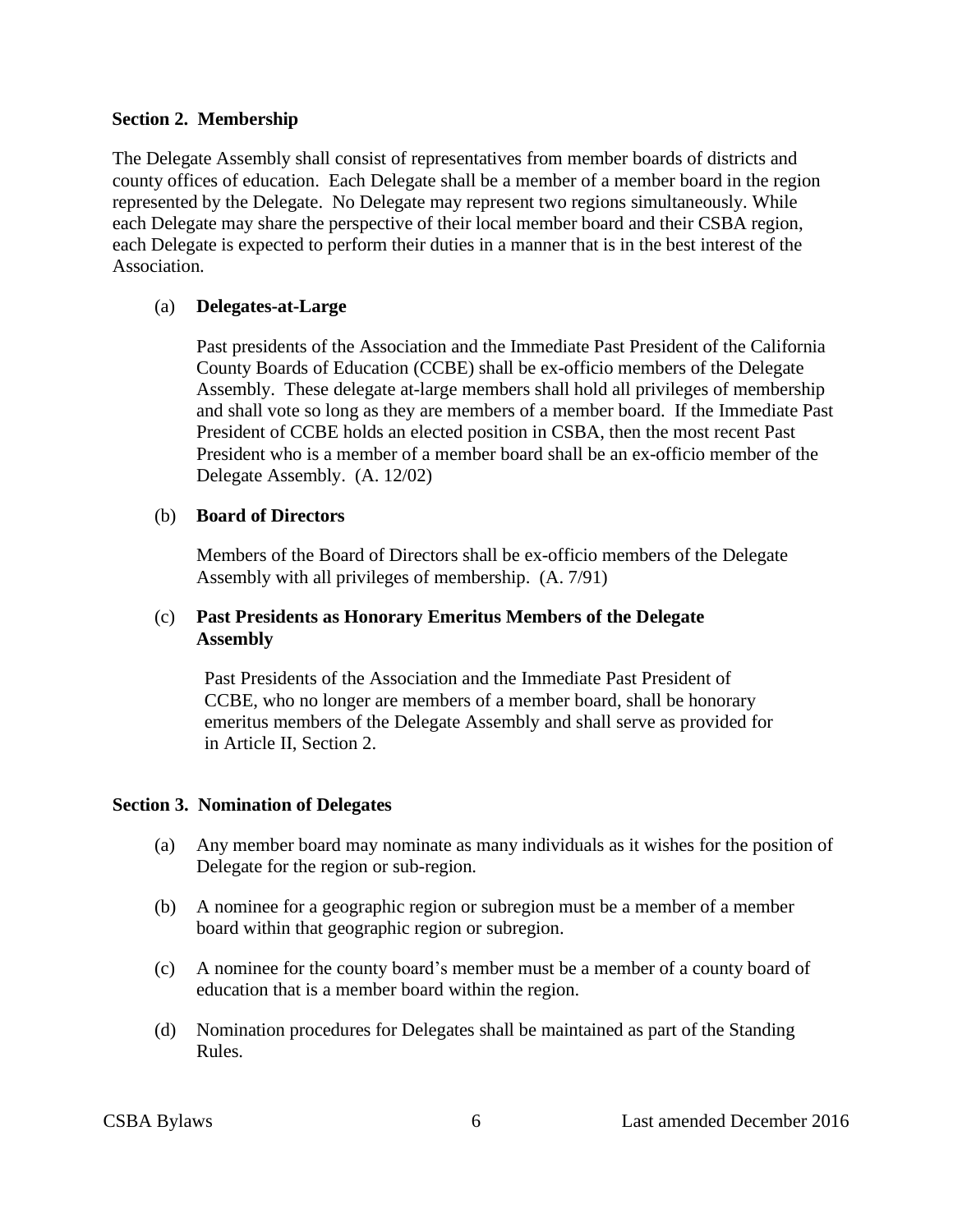#### **Section 4. Election of Delegates**

- (a) Each member board shall have one vote for each Delegate position to be filled within the region to which that board belongs except that a member board within a sub-region may vote only for the positions to which that sub-region is entitled. When there is more than one position to be filled, each board may cast no more than one vote for any one candidate. Each member county board shall have one vote for the Delegate position to represent county boards within the region. (A. 7/91)
- (b) In those cases where the same board serves both as a county board and a school district board, the board is entitled to one vote. Whether the vote is for the county Delegate or a regional Delegate is at the option of the board. (A. 8/92)
- (c) Balloting procedures shall be as delineated in the Standing Rules.

#### <span id="page-6-0"></span>**Section 5. Term of Office**

- (a) The term of office of each elected and appointed Delegate shall be two years and shall begin April 1. Half, or as close to half as is practicable, of the Delegates of each region, and of each subregion which is entitled to more than one Delegate, shall be elected each year for two-year terms. (A. 12/05)
- (b) County board Delegates from even-numbered regions shall be elected or appointed in even-numbered years and Delegates from odd-numbered regions shall be elected or appointed in odd-numbered years. (A. 7/91)
- (c) A Delegate who, within thirty (30) days prior to a Delegate Assembly meeting, ceases to be a member of a member board may continue to serve as a member of the Delegate Assembly until the conclusion of that Delegate Assembly meeting. (A. 7/91)
- (d) The regional Director shall have the responsibility to implement this section as to the initial allocation of Delegate positions to subregions and areas. In doing so, the regional Director may provide that the first term of office of a Delegate position assigned to a subregion or area shall be one year, but existing terms of office of incumbent Delegates shall not be impaired.
- (e) Delegate orientation provided by CSBA shall be completed within the Delegate's first year of office.

#### <span id="page-6-1"></span>**Section 6. Meetings**

- (a) The Delegate Assembly shall meet at least twice annually at times and places to be determined by the Board of Directors. Delegates shall be notified of the time and place of the meeting at least 45 days prior to the date of the meeting.
- (b) Special meetings of the Delegate Assembly may be called by the President. The

CSBA Bylaws 7 Last amended December 2016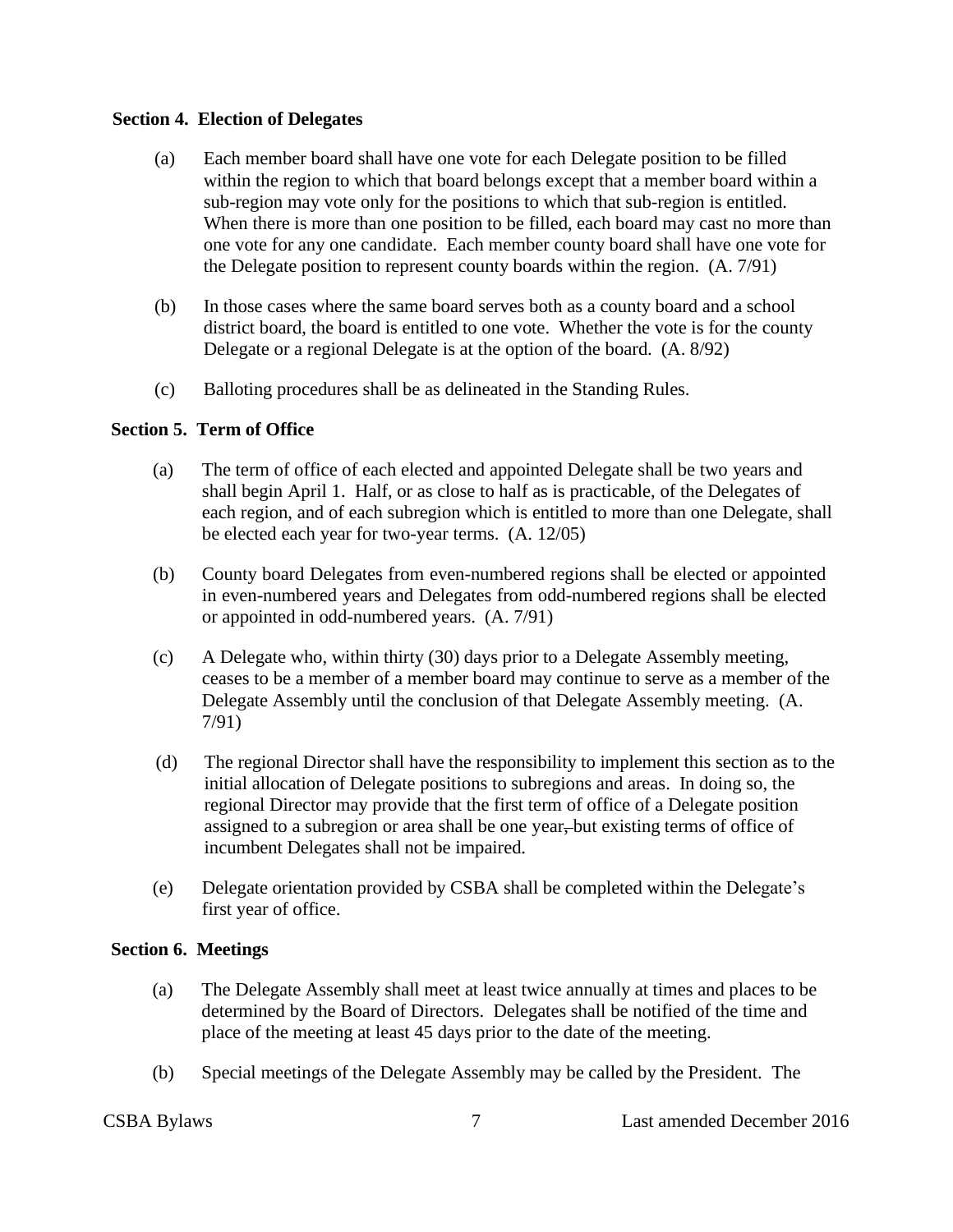President shall notify the members of the Delegate Assembly of the time, date and place and subject matter of the special meeting at least 30 days prior to the date of the meeting.

#### <span id="page-7-0"></span>**Section 7. Quorum and Voting**

- (a) A majority of the qualified Delegates shall constitute a quorum at any meeting. If no quorum is present, a meeting may be called to order, and a meeting may be continued, but no action may be taken until a quorum is present. (A. 7/84)
- (b) A Credentials Committee appointed by the President shall certify eligibility of Delegates. A voting Delegate shall have the right to one vote on any issue being considered at the Delegate Assembly meeting. No member shall vote by proxy.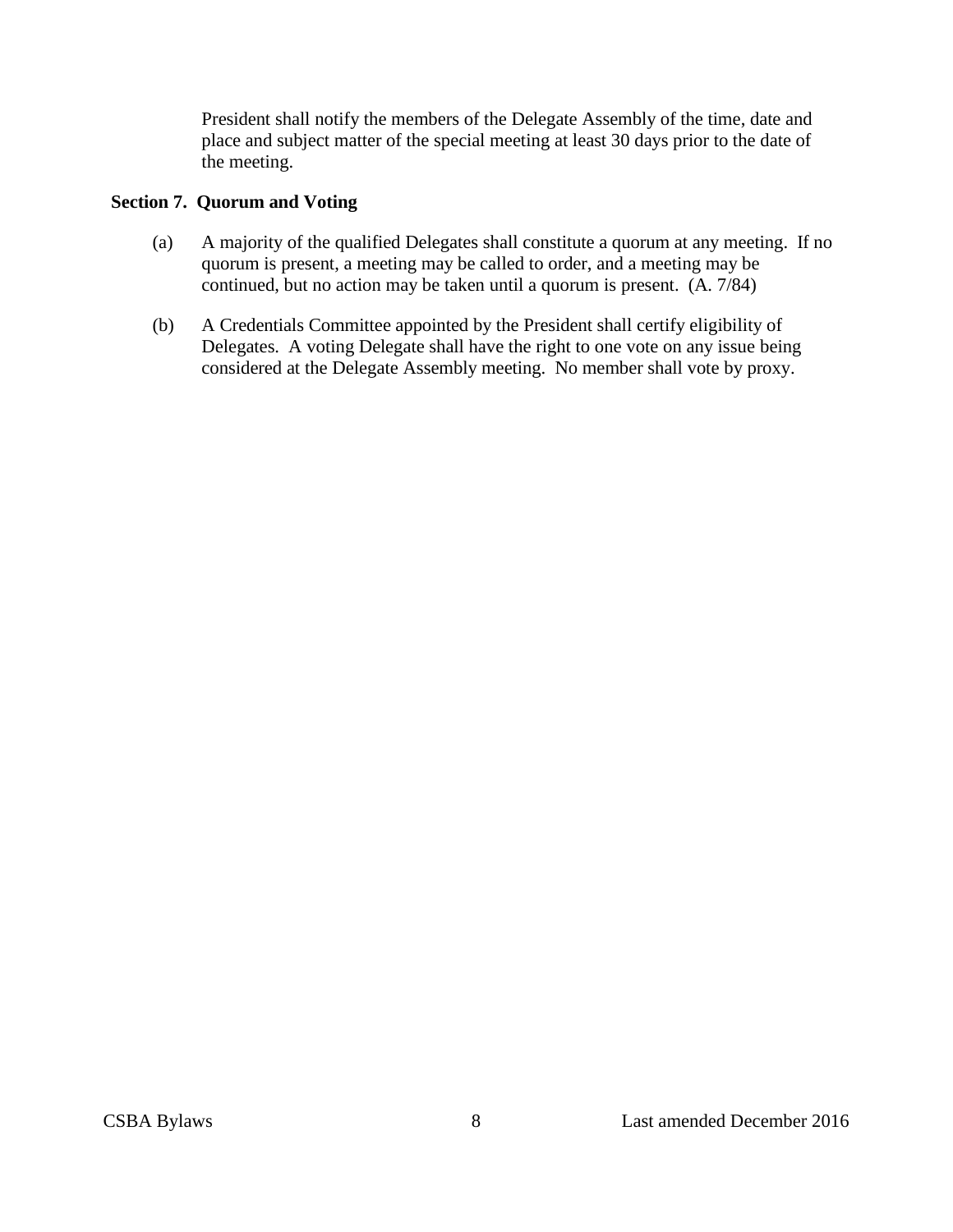#### <span id="page-8-0"></span>**Section 8. Filling Vacancies**

- (a) A vacancy in the Delegate Assembly shall be filled by appointment by the regional Director for the duration of the existing term. If the Director is unable to fill the vacancy with a member from a board not currently represented in the Delegate Assembly, a vacancy may be filled by a member from a member board already having an elected Delegate in the Delegate Assembly. The appointment shall be in writing to the President of the Association and shall be subject to ratification by the Delegates of that region or subregion. The vacancy shall be filled within 45 days of the vacancy. Any vacancy not filled by the regional Director in 45 days shall be filled by the President and shall be subject to the ratification by the Delegates of that region or subregion. The newly appointed Delegate shall take office immediately. (A. 12/05)
- (b) If a vacancy occurs on or after November 1 of the second year of the Delegate's term, no appointment shall be made to fill that vacancy. The normal process of nominations and elections, according to Article III and all sections pertaining thereto, shall apply.
- (c) If a vacancy occurs on or after November 1 of the second year of a county Delegate's term, an appointment shall be made to fill that vacancy. The term will expire upon the election of a county Delegate through the normal process of nominations and elections, according to Article III and all sections pertaining thereto. (A. 5/03)
- (d) Any Delegate elected to serve in the Delegate Assembly who fails to attend two consecutive meetings of the Delegate Assembly during their term without reasonable cause shall be considered to have resigned from the Delegate Assembly. Any vacancy shall be filled according to the provisions of these Bylaws. (A. 12/98)
- (e) Any Delegate appointed to serve in the Delegate Assembly who fails to attend two consecutive meetings of the Delegate Assembly during their term without reasonable cause shall be considered to have resigned from the Delegate Assembly. Any vacancy shall then be filled by the appointing board.

#### <span id="page-8-1"></span>**Section 9. Expenses**

<span id="page-8-2"></span>Expenses of the Delegate Assembly members shall not be reimbursed from Association funds.

#### **ARTICLE IV BOARD OF DIRECTORS**

#### <span id="page-8-3"></span>**Section 1. Authority and Responsibilities (A. 5/12)**

The Board of Directors establishes the vision, mission and goals for the Association, and ensures that Association activities and programs remain focused on those goals and the issues identified in the Policy Platform. While all Directors serve on local governing boards, in CSBA, they may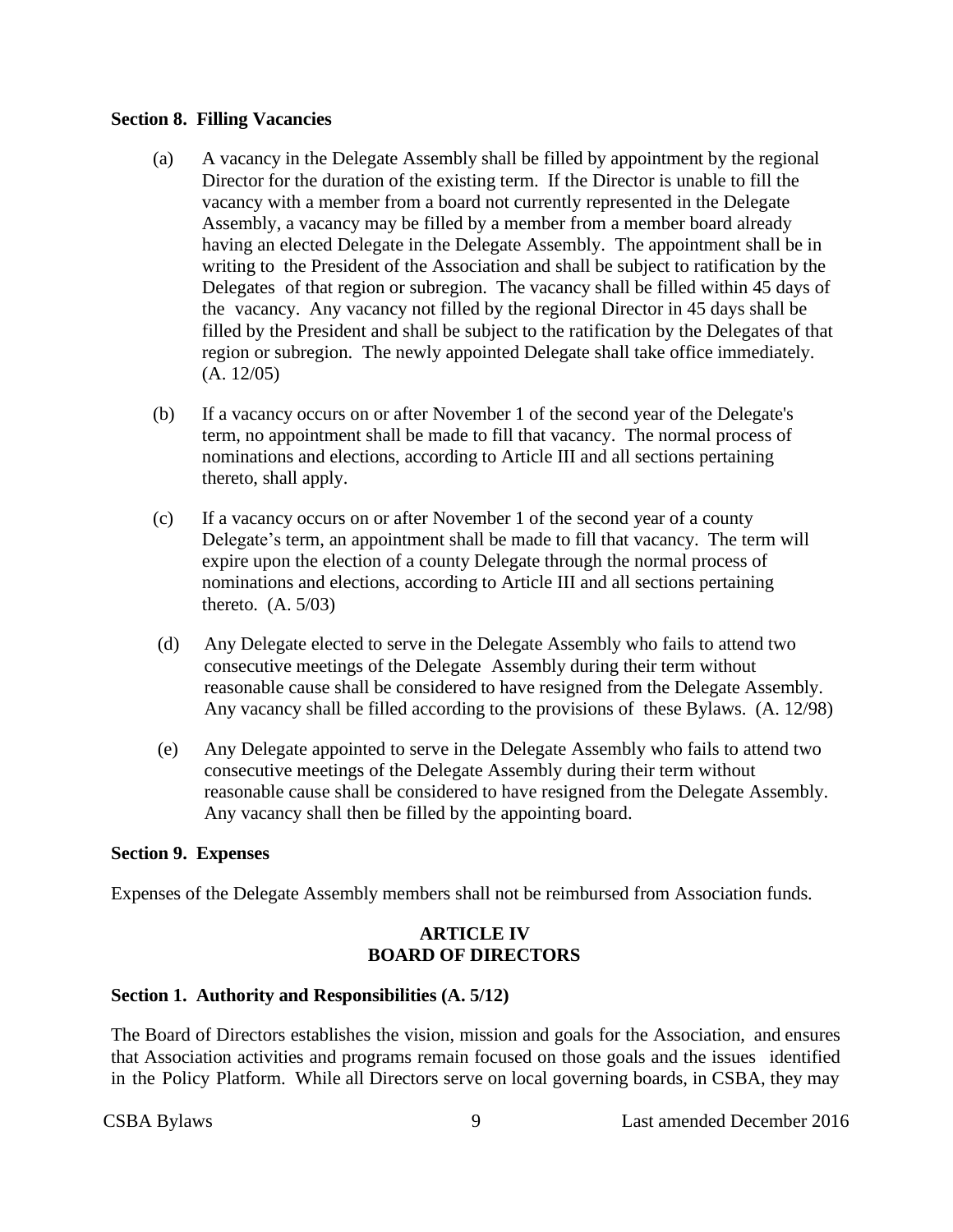serve as representatives of CSBA's regions, as at-Large representatives of ethnic minority groups or county boards of education, or as a non-voting representative from the National School Boards Association's Board of Directors as provided for in Section 2 below. Each member when serving as a Director of the Association, must act in a manner consistent with the fiduciary duty of loyalty and with the Association's Vision and Mission Statements and Strategic Goals.

The powers and duties of the Board of Directors include the following: (A. 12/08)

#### *STATEWIDE LEADERSHIP*

- Adopts the Vision, Mission and Strategic Goals of the Association, and annually reviews progress toward achieving them.
- Adopts final positions and policies that are consistent with the Policy Platform. Interim positions on statewide initiatives may also be adopted when the Policy Platform is silent on the issue, but only after a reasonable effort has been made to obtain input from the Delegates between Delegate Assembly meetings. A reasonable effort includes, but is not limited to, surveying Delegates using U.S. Mail, using email, and/or by using other reliable methods including surveying by electronic means. Survey responses will be compiled by region and shared with the Board of Directors and Delegate Assembly.
- Adopts final positions on legislation that are consistent with the Policy Platform. Final positions on legislation may also be adopted when the Policy Platform is silent on the issue, but only after a reasonable effort has been made to obtain input from the Delegates between Delegate Assembly meetings. A reasonable effort includes, but is not limited to, surveying Delegates using U.S. Mail, using email, and/or by using other reliable methods including surveying by electronic means. Survey responses will be compiled by region and shared with the Board of Directors and Delegate Assembly.
- Provides advocacy on behalf of children, public education, local boards and the Association.
- Serves on Board of Directors and other standing committees, councils, task forces and focus groups.
- Receives reports and updates on major programs, consistent with the Vision, Mission, and Strategic Goals of the Association.

### *REGIONAL AND CONSTITUENCY LEADERSHIP*

- Provides two-way communication with the Delegate Assembly members from their region to inform Delegates of Board activities and actions.
- Supports and participates in the Association's activities and events.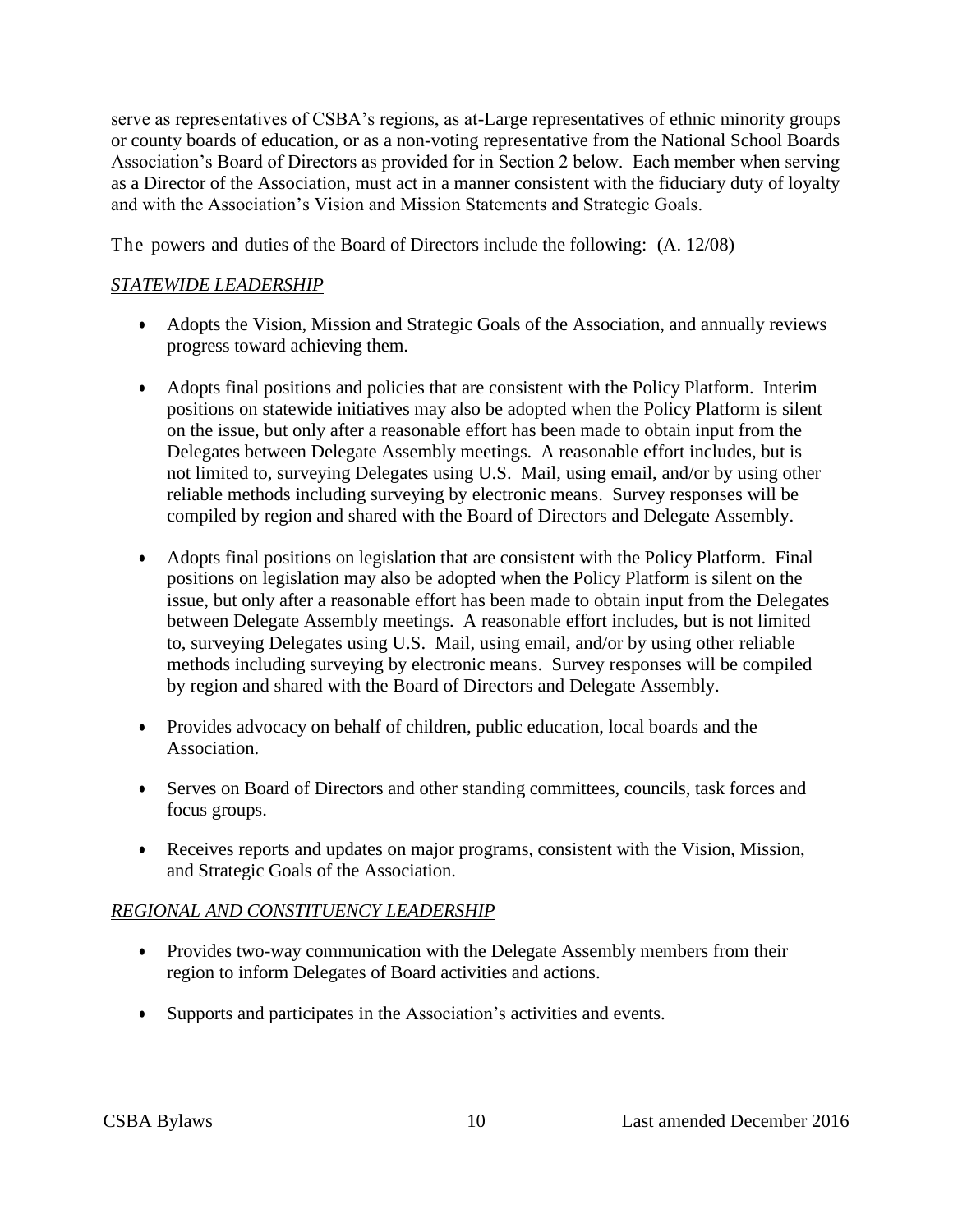#### *CORPORATE LEADERSHIP*

- Adopts the Association's budget.
- Adopts and amends the Association's Standing Rules.
- Receives reports on corporate operations.
- Approves the hiring and terms of employment of the Executive Director, upon recommendation of the Executive Committee.
- Comments annually on the performance, and acts on the contract of the Executive Director, upon recommendation of the Executive Committee.
- Abides by the Code of Ethics, Conflict of Interest Policy, and Whistleblower Policy as adopted by the Board of Directors and included in the Association's Policy Statements.  $(A.5/12).$

#### <span id="page-10-0"></span>**Section 2. Membership**

The Board of Directors shall consist of the regional Directors, the President, President-elect, Vice President, Immediate Past President of the Association, the current President of the California County Boards of Education (CCBE), and up to one officer, director, or committee chair of the National School Boards Association (NSBA) who resides in California. In addition, there shall be five Directors-at-Large representative of ethnic minority groups and county boards. These Directors-at-Large shall be designated as American Indian, Asian/Pacific Islanders, African American, Hispanic, and County Boards. (A. 12/13)

- (a) Each region shall be represented by one Director who must be a member of a member board within that region. In order for a member of the Los Angeles County board to serve as a regional Director, he or she may only represent the region in which he or she resides. (7/94)
- (b) The representative from the National School Boards Association shall be appointed by the President and ratified by the Board of Directors. Any representative from NSBA shall serve as a non-voting member on CSBA's Board of Directors for a term of one year, commencing at the conclusion of the Delegate Assembly meeting held before the Annual Conference.

#### <span id="page-10-1"></span>**Section 3. Nomination of Directors**

(a) Each regional Director must be nominated by a Delegate from that region in writing to the President of the Association. Delegates shall be notified by August 1, or at least 120 days prior to the meeting at which Directors are to be elected that nominations are due. Nominations must be received at least 60 days prior to the meeting.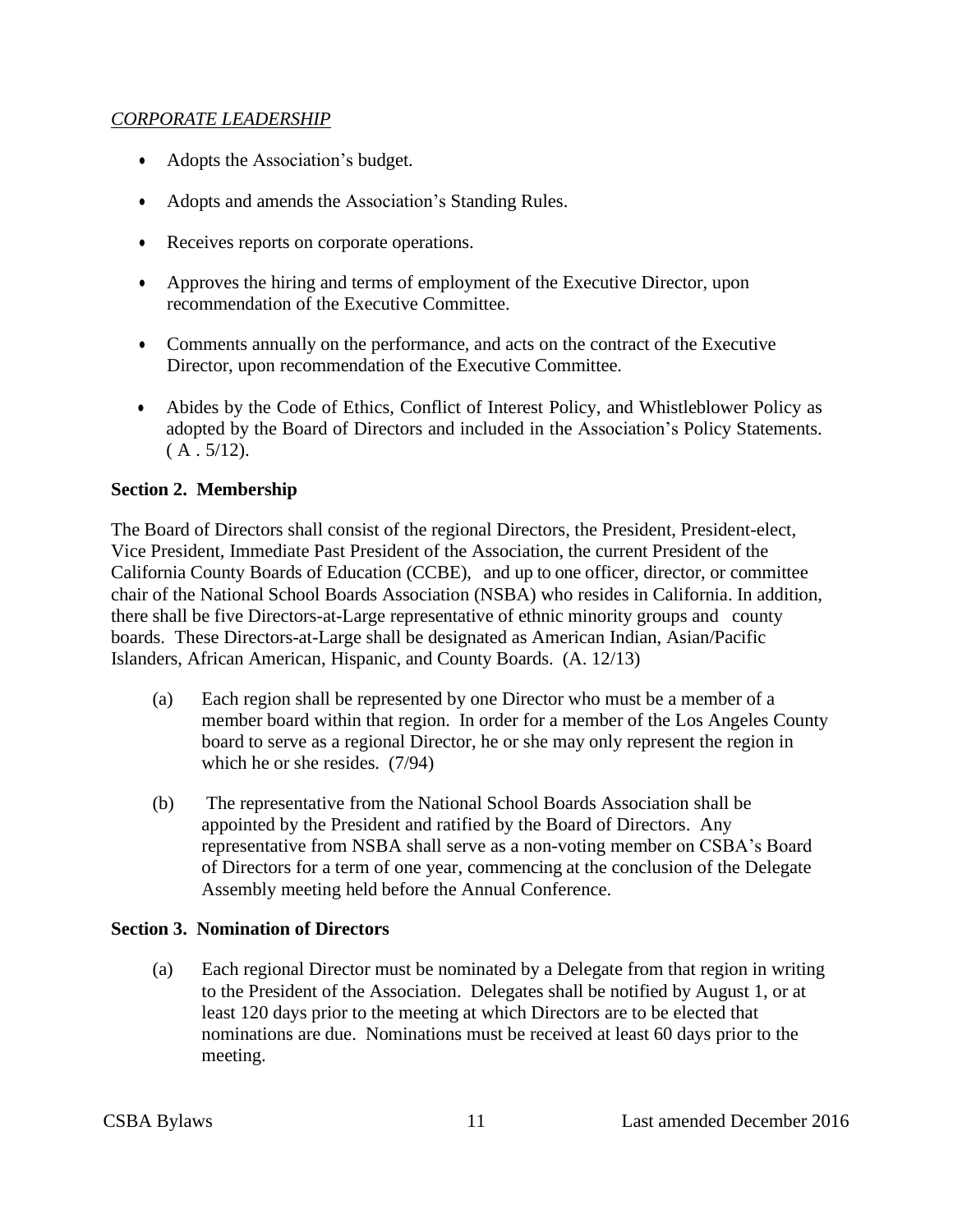A nominee must be a member of a member board within that region. Each nomination shall be accompanied by a biographical sketch of the nominee. Each nominating Delegate must certify that the nominee has consented to be nominated.

- (b) If there is more than one nominee from a region, Delegates of that region shall meet and may select at least one nominee to recommend to the full Delegate Assembly for election. (A. 12/91)
- (c) If, by the close of nominations, there is no nomination for regional Director, the President or designee shall contact Delegates in that region to submit a name to the Delegates of that region for consideration. In the absence of a nomination to be submitted to the Delegate Assembly as provided for in Section 4 below, that position will be considered vacant and will be filled as set forth in Article IV, Section 9, of the Bylaws. (A. 12/91)
- (d) Each Director-at-Large must be nominated by any member board in writing to the President of the Association. Member boards shall be notified by August 1, or at least 120 days prior to the meeting at which the Directors-at-Large are to be elected, that nominations are due. Each nominee for Director-at-Large must be a member of a member board. Nominations must be received at least 60 days prior to the meeting.

These nominations shall be placed before the Delegate Assembly as follows:

- (a) Directors from even-numbered regions as well as the Directors-at-Large Asian/Pacific Islander and Hispanic shall be nominated in even-numbered years.
- (b) Directors from odd-numbered regions as well as the Directors-at-Large, American Indian*,* African American and County shall be nominated in odd-numbered years. Additional nominations may be made from the floor by Delegate Assembly members. (A. 12/13)

#### <span id="page-11-0"></span>**Section 4. Election of Directors**

Election of Directors shall be at the Delegate Assembly meeting held prior to the Annual Education Conference of the Association. Directors from even-numbered regions as well as the Directors-at-Large Asian/Pacific Islander and Hispanic shall be elected in even-numbered years. Directors from odd-numbered regions as well as the Directors-at-Large, American Indian, African American and County shall be elected in odd-numbered years. (A. 12/13)

<span id="page-11-1"></span>Directors shall be elected by written or electronic ballot if there are two or more candidates for a position. Directors shall be elected by majority vote of the Delegate Assembly members present and voting. If more than two candidates are nominated, and none receives a majority vote, a second ballot shall be required between the two candidates receiving the highest number of votes. The one receiving a majority shall be declared elected.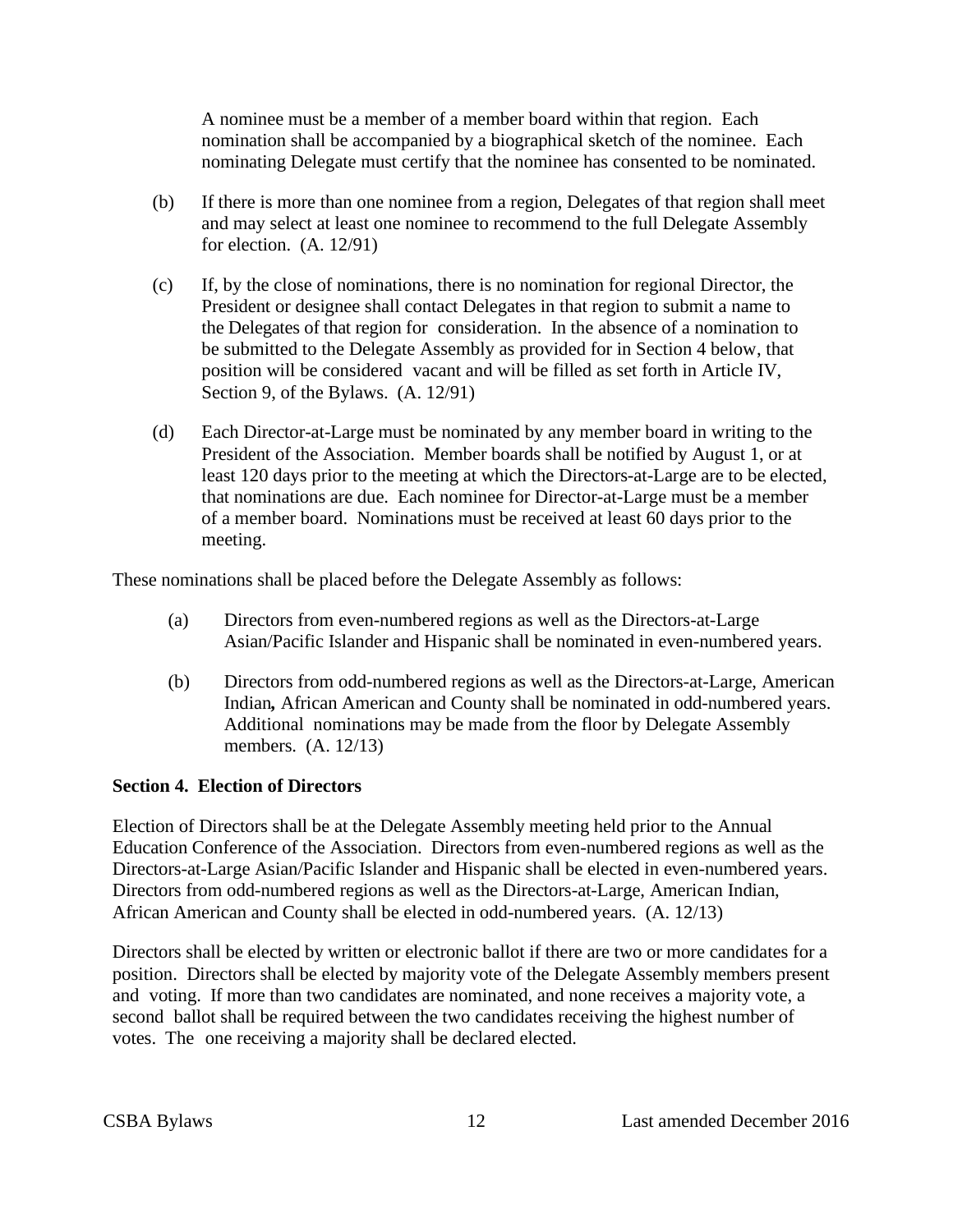#### **Section 5. Term of Office**

- (a) Directors shall serve for a term of two years, and take office commencing immediately upon the close of the Association's Annual Education Conference following the adjournment of the Delegate Assembly meeting at which they were elected.
- (b) A Director who, within thirty 30 days prior to a Delegate Assembly meeting, ceases to be a member of a member board may continue to serve as a member of the Board of Directors until the conclusion of that Delegate Assembly meeting.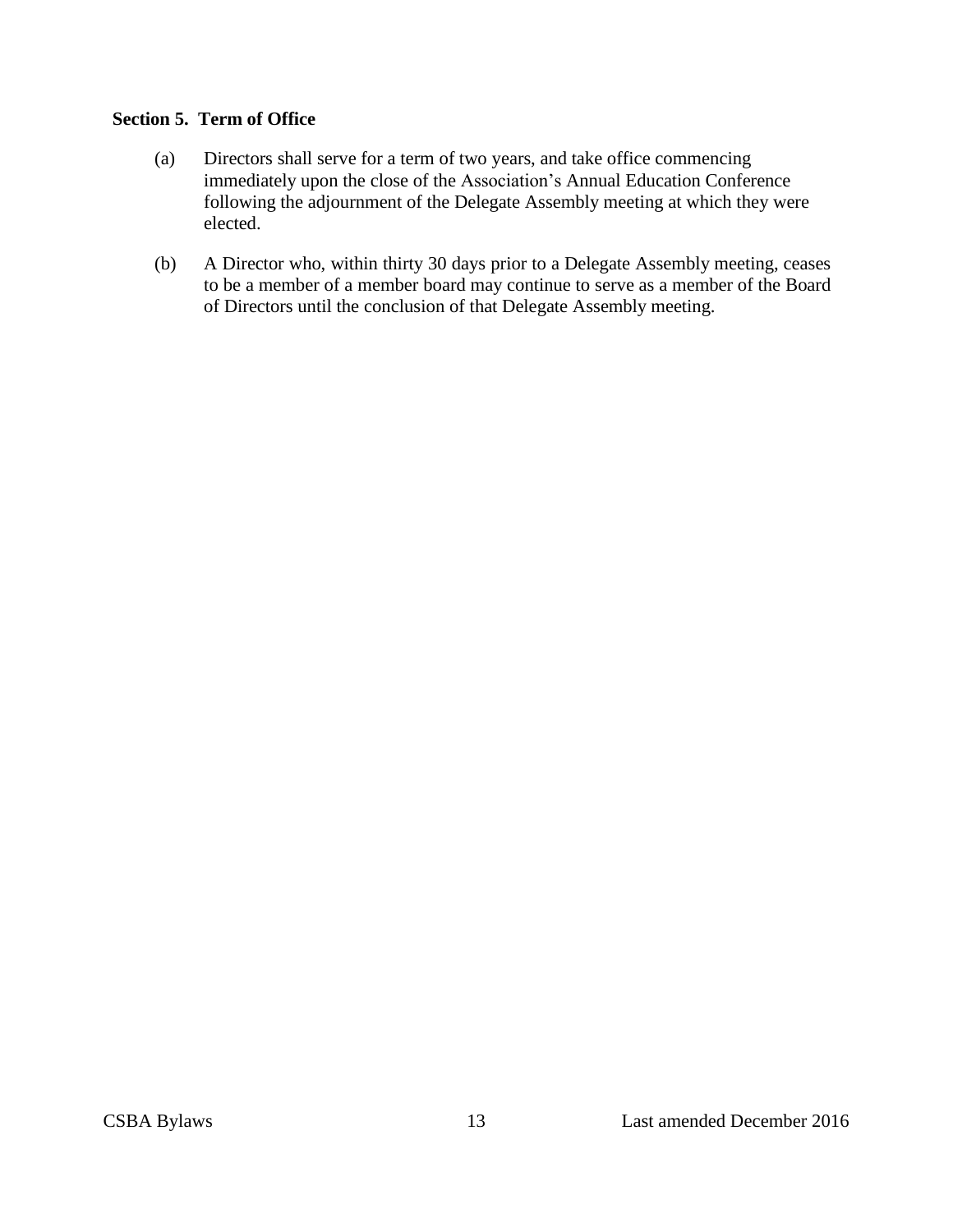#### <span id="page-13-0"></span>**Section 6. Meetings**

- (a) Regular meetings of the Board of Directors shall be held at a time and place determined by the Board. All Directors shall be notified of the time and place of the meeting at least 15 days prior to the date of the meeting.
- (b) Special meetings of the Board of Directors may be called by the President. In addition, the President shall call a special meeting if so petitioned by at least nine Directors. The President shall notify all members of the Board of the time, place and subject matter of this special meeting at least 15 days prior to the date of the meeting.
- (c) Board meetings and any other meeting organized by CSBA may be held with the assistance of electronic communications. Any meetings held or assisted by electronic communications, when applicable, will conform to the requirements of the California Corporations Code.
- (d) Participation in Executive Session of the Board of Directors via electronic communications must first be approved by the Board, and the process followed as outlined in the Standing Rules. (5/12)

#### <span id="page-13-1"></span>**Section 7. Quorum and Voting**

- (a) A majority of the Directors shall constitute a quorum at any regular or special meeting. If less than a quorum is present, a meeting may be conducted, but no action may be taken until a quorum is present. (A. 12/05)
- (b) Unless otherwise specifically provided by these Bylaws, a majority vote of those present shall govern at any regular meeting. No member shall vote by proxy. (A. 12/05)
- (c) A two-thirds vote of the members of the Board of Directors present will be required to take action at any special meeting.

#### <span id="page-13-2"></span>**Section 8. Removal From Office**

When in the judgment of the Delegate Assembly the best interests of the Association would be served, any Director of the Association may be removed from office by a two-thirds vote at a duly called meeting of the Delegate Assembly. The person being considered for removal from office shall be given special written notice of the meeting and its purpose.

#### <span id="page-13-3"></span>**Section 9. Filling Vacancies**

(a) Vacancies on the Board of Directors, other than officers, shall be filled by appointment by the President. In the event of a vacancy in a regional director position, the Delegates in the region shall be notified of the vacancy in writing by the President and provided a form to submit with their recommendations by the due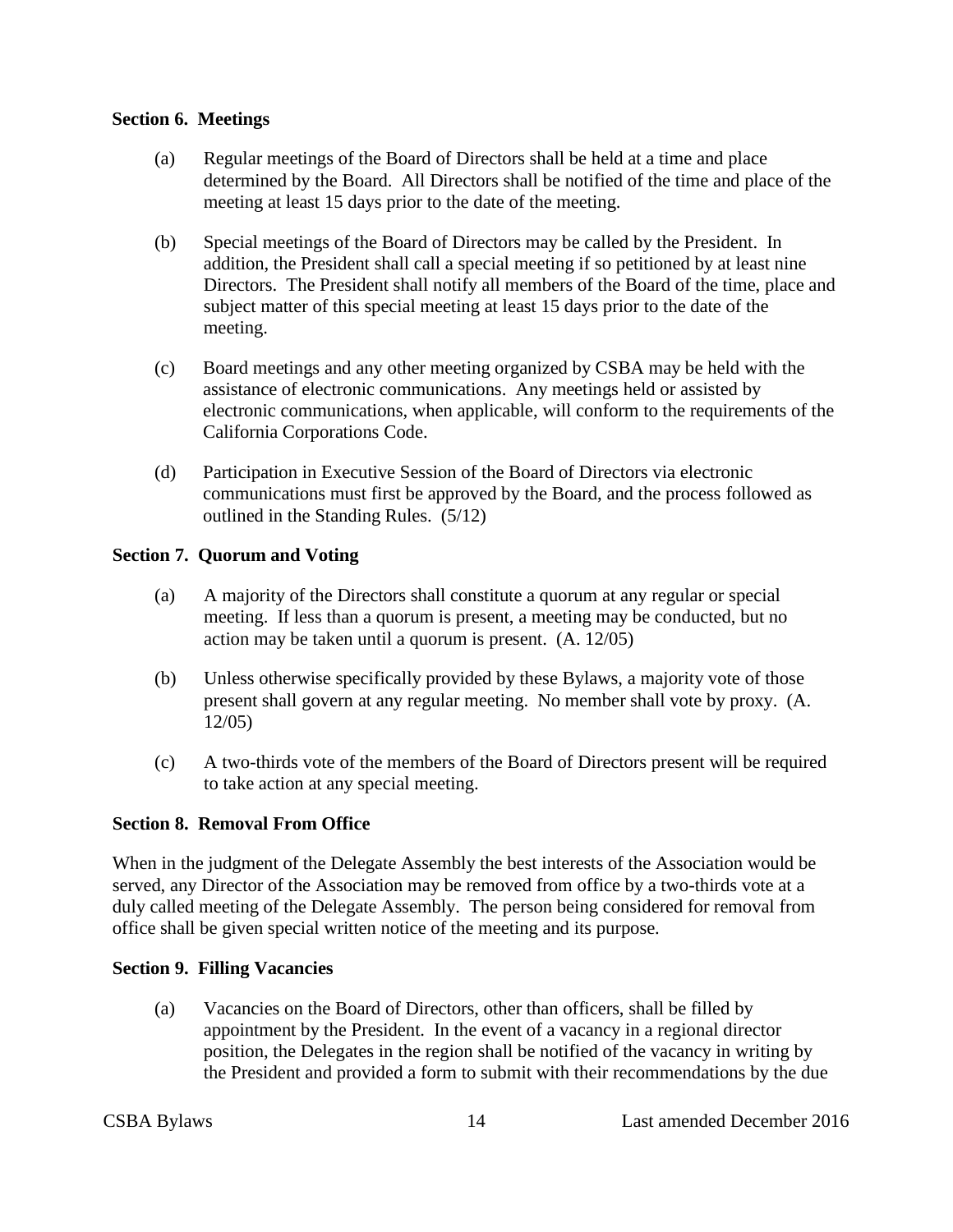date. Delegates shall be given 30 days from the date of the vacancy notice to submit on the form provided their recommendations to the President for the vacant position. The appointment by the President shall be subject to ratification of the Board and shall be for the unexpired term of the vacancy**.**

- (b) In the event of a vacancy in a Director-at-Large position, voting members of the Board of Directors shall be notified of the vacancy in writing by the President and provided a form to submit with any recommendations by the due date. Regional directors shall notify and solicit recommendations from the Delegates in their region. Delegates shall receive a form to submit with their recommendations and any recommendation received by Directors from Delegates shall be submitted to the President for consideration. All recommendations shall be provided to the President within 30 days of the date of the notice of vacancy. The appointment shall be subject to ratification of the Board at the next meeting and shall be for the unexpired term of the vacancy.
- (c) Any member of the Board of Directors who fails to attend two consecutive meetings of the Board of Directors without reasonable cause may be removed from office by a majority vote of the Delegates from the member's region. Upon such failure to attend the second consecutive meeting, the Director and the regional Delegates shall be notified by the President that the Director may be subject to removal from office under this rule.
- (d) Any Director-at-Large who fails to attend two consecutive meetings of the Board of Directors without reasonable cause may be replaced by a majority vote of the Delegate Assembly upon request to so act by the Board of Directors. Any such vacancy shall be filled under the provisions of this article.

#### <span id="page-14-0"></span>**Section 10. Expenses**

<span id="page-14-1"></span>The expenses of the Board of Directors shall be reimbursed from Association funds within guidelines established by the Board of Directors and detailed in the Standing Rules.

#### **ARTICLE V OFFICERS**

#### <span id="page-14-2"></span>**Section 1. Titles**

The Association shall have three elected officers: President, President-elect, and Vice President.

The Immediate Past President shall also be an Association officer, and need not be a member of a member board at the time of succeeding to the office. The Association shall have two officers that are not elected but are filled by the Association's professional staff: Secretary and Chief Financial Officer. The office of Secretary shall be filled by the Association's Executive Director and the office of Chief Financial Officer shall be filled by the Association's Chief Financial Officer or other employee of the Association responsible for managing the financial affairs of the corporation. (A. 12/13)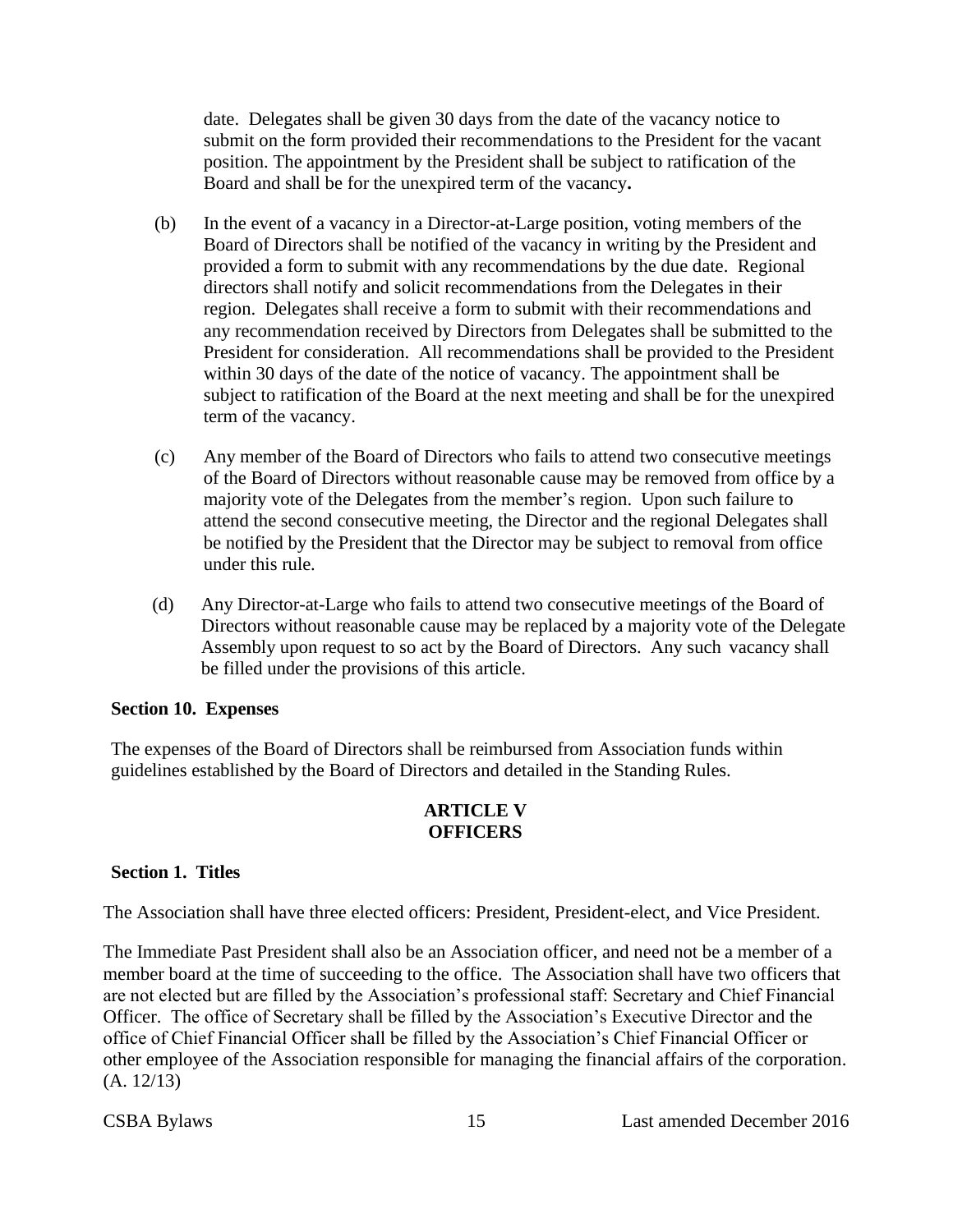#### <span id="page-15-0"></span>**Section 2. Qualifications for Office**

Each of the elected officers shall be a member of a member board. Any elected officer who ceases to meet this requirement during the term of office may continue to hold office for the remainder of that year with approval of the Board of Directors. If no longer a member of a member board, the President-elect shall not succeed to the office of President at the end of that year.

To be eligible to run for Vice President or for President-elect, a member shall have completed two years as a member of the Delegate Assembly and four years as a member on a member board.

Prior to becoming a candidate for Vice President or President-elect, any of the following service and training opportunities are not required but preferred: service on the CSBA Board of Directors or on a CSBA committee or task force; service on a non-profit corporation board of directors; completion of CSBA's Masters in Governance Program.

#### <span id="page-15-1"></span>**Section 3. Nominations for Officers – Candidate Review Committee (A. 11/12)**

- (a) A Candidate Review Committee shall be established to interview and nominate candidates for the offices of Vice President and President-elect. The committee shall ensure that the nomination process is well-defined and highly publicized, so that all capable candidates possessing strong leadership skills have an opportunity to be nominated by a member or member board. The primary purpose of the Candidate Review Committee is to evaluate and nominate candidates to serve as Vice President and President-elect of CSBA.
- (b) The committee shall be comprised of eight Delegates from the 21 regions established in Article III. These Delegates will be nominated and elected to serve as members on the committee consistent with the procedure established in the Standing Rules. The committee will also have one (1) carry-over member as provided for in paragraph (g) below. (A. 11/12)

For the purpose of nominating and electing Delegates to serve on the Candidate Review Committee, the regions shall be grouped into three geographical sections– North, Central and South. The North section shall consist of regions 1, 2, 3, 4, 5, 6 and 7.

The Central section shall consist of regions 8, 9, 10, 12 and 20. The South section shall consist of regions 11, 15, 16, 17, 18, 21, 22, 23 and 24. The number of members on the Candidate Review Committee from each section shall be based on a ratio of one (1) member for approximately every 30 to 35 Delegates in the section. (A. 11/12)

A Past President shall serve as a non-voting member of the Candidate Review Committee. The President shall appoint one of CSBA's Past Presidents to serve on the committee. The appointment shall be submitted to the Board for ratification.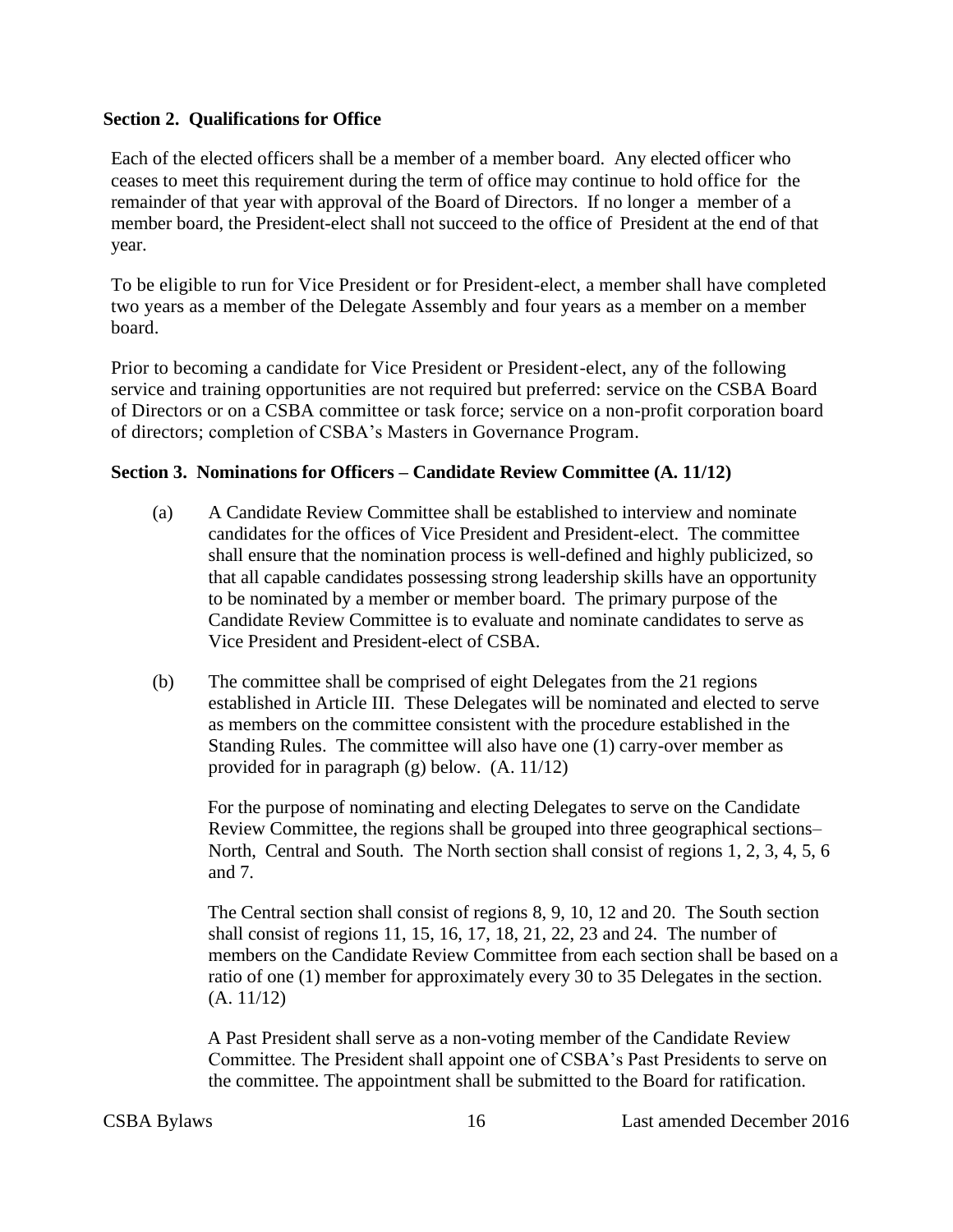- (c) The term of the committee shall be one year, commencing at the conclusion of the Delegate Assembly meeting held before the Annual Conference. Five members of the committee shall constitute a quorum. (A. 11/12)
- (d) Only members of the Delegate Assembly who are members of a member board may serve on the Candidate Review Committee. Prior to service on the Candidate Review Committee, members shall have completed two years as a member of the Delegate Assembly and four years as a member on a member board. Except for the Past President selected as a non-voting member, no officer or former officer of the Association may serve on the committee.
- (e) No member shall serve on the committee for more than two consecutive years.
- (f) Members of the Candidate Review Committee, including the Chair, shall not be candidates for CSBA Vice President or President-elect in any year they serve on the Candidate Review Committee.
- (g) Prior to the expiration of their terms on the Candidate Review Committee, the Committee members shall select a sitting member to serve a second term. That member shall be designated as the carry-over member whose duties shall be provided for in the Standing Rules. The Association President shall be advised of the individual selected as the carry-over member prior to the completion of the election of the succeeding Candidate Review Committee. (A. 11/12)
- (h) Candidates for President-elect and Vice President shall be recommended by the Candidate Review Committee subject to the procedures provided in the Standing Rules. The nominations shall be made public pursuant to the procedure established in the Standing Rules. (A. 11/12)

#### <span id="page-16-0"></span>**Section 4. Election of Officers**

The Delegate Assembly shall elect officers by written or electronic ballot at the meeting held prior to the Annual Education Conference and Trade Show of the Association.

Election of officers shall be by majority vote of the Delegate Assembly members present and voting. If more than two candidates are nominated, and none receives a majority vote, subsequent ballots shall be required between the two candidates receiving the highest number of votes. The one receiving a majority in the subsequent voting shall be declared elected.

#### <span id="page-16-1"></span>**Section 5. Term of Office**

The term of office of each elected officer shall be one year commencing immediately upon the close of the Annual Education Conference and Trade Show of the Association. Upon completion of his or her term, the President-elect shall succeed to the office of President, and the President shall succeed to the office of Immediate Past President. (A. 12/13)

#### <span id="page-16-2"></span>**Section 6. Duties of the Officers**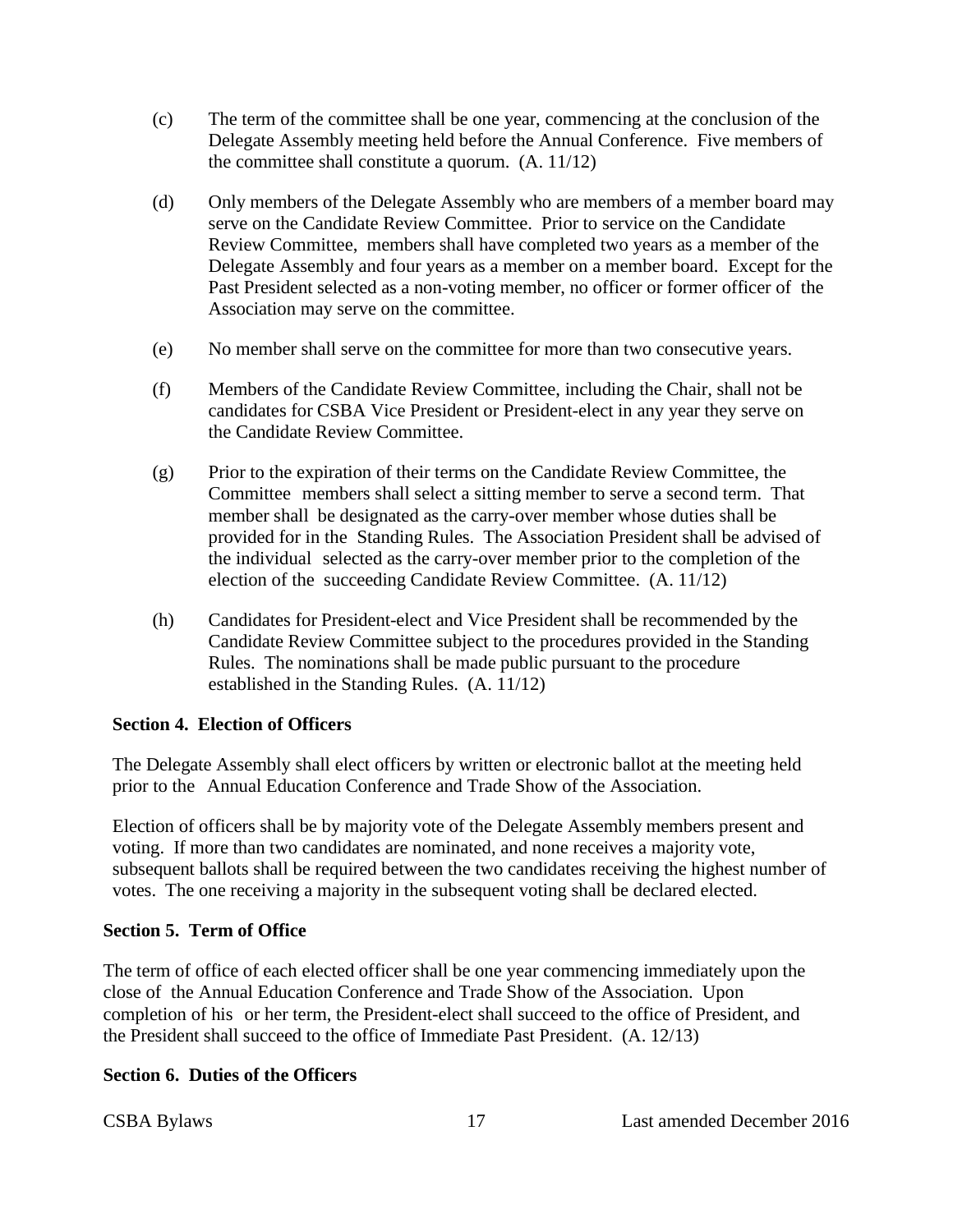The President shall preside at all meetings of the Delegate Assembly, Board of Directors and Executive Committee and shall perform any other duties as may be prescribed by the Delegate Assembly or Board of Directors. The duties of the President-elect, Vice President, and Immediate Past President shall be determined by the President, or as may be prescribed by the Delegate Assembly or Board of Directors. The Secretary is responsible to maintain the corporate records of the Association, and shall have such other powers and perform such other duties as may be prescribed by the Board of Directors or by these Bylaws. The Chief Financial Officer is responsible to manage the financial affairs of the Association, and shall have such other powers and perform such other duties as may be prescribed by the Board of Directors or by these Bylaws. (A. 12/13)

A list of the duties and responsibilities of the Officers is attached as Appendix A to the Standing Rules.

#### <span id="page-17-0"></span>**Section 7. Removal From Office**

When in the judgment of the Delegate Assembly the best interests of the Association would be served, any elected officer of the Association may be removed from office by a two-thirds vote at a duly called meeting of the Delegate Assembly. The person being considered for removal from office shall be given special written notice of the meeting and its purpose.

#### <span id="page-17-1"></span>**Section 8. Filling of Vacancies**

- (a) Should the office of President become vacant, the President-elect shall assume the office of President for the remainder of the unexpired term, and serve the following term as President. In such an instance, the Vice President shall not succeed to the office of President-elect for the unexpired term, but shall perform all the duties of President-elect for the remainder of the year. The Board of Directors may, at its discretion, select a Vice President pro tempore to perform the duties of the Vice President for the remainder of the term.
- (b) Should the office of President-elect become vacant, the Board of Directors shall, after meeting and consulting with the Candidate Review Committee, select one of the following options:
	- 1. Retain the current President for an additional term, providing that the President is eligible and willing to serve;
	- 2. Elevate the President-elect selected at the next Annual Education Conference to the office of President for a two-year term; or
	- 3. Elevate the President-elect selected at the next Annual Education Conference to the office of President, and request the Candidate Review Committee to nominate and the Delegate Assembly to elect a second President-elect, who would assume office upon conclusion of this same Annual Education Conference.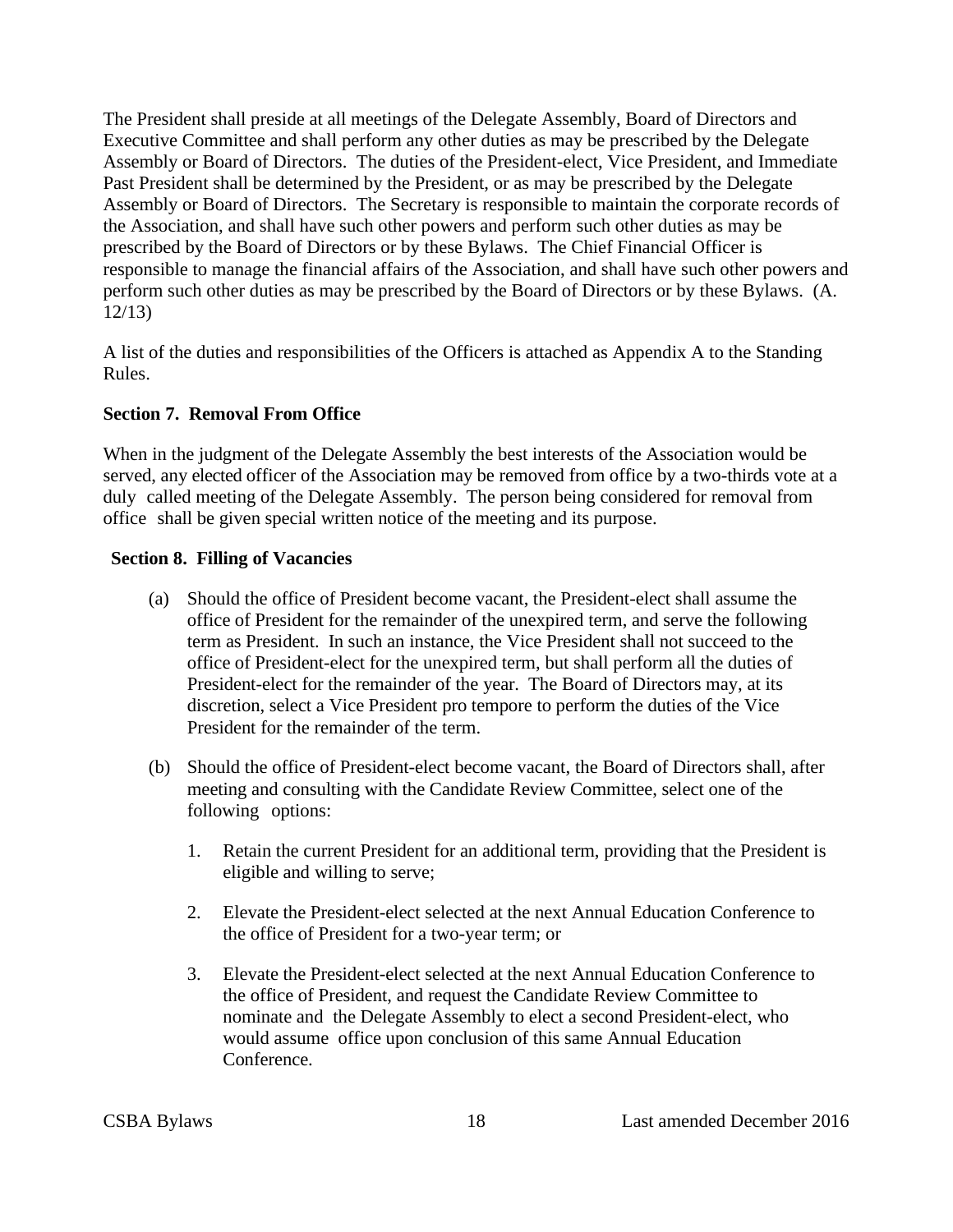If necessary, the Vice President shall perform the duties of the President-elect until a new President-elect is elected, but shall not succeed to the office without an election. The Board of Directors may, at its discretion select a Vice President pro tempore to perform the duties of the Vice President until a new Vice President is elected. If necessary, the Board may also request the Immediate Past President or another Past President to serve an additional year in the office of Immediate Past President. (A. 12/01)

(c) Should the office of the Secretary become vacant, the office shall remain vacant until filled by the Board of Directors hiring of the Executive Director. Should the office of Chief Financial Officer become vacant, the office shall remain vacant until filled by the Executive Director's hiring of the Chief Financial Officer or any other employee of the Association responsible for managing the financial affairs of the Association. (A. 12/13)

#### <span id="page-18-0"></span>**Section 9. Expenses**

<span id="page-18-1"></span>The expenses of the elected officers shall be reimbursed from Association funds within guidelines established by the Board of Directors and detailed in the Standing Rules. (12/13)

#### **ARTICLE VI EXECUTIVE COMMITTEE**

The Executive Committee shall consist of the elected officers of the Association. The Executive Committee shall act on behalf of the Board of Directors between meetings of the Board and perform the duties assigned to it by the Board of Directors and the Delegate Assembly. Any action taken by the Executive Committee in between meetings of the Board shall be done consistent with these Bylaws and with state law which provides that all corporate powers are under the ultimate control of the Board of Directors. Any action taken shall be reported out to the Board at the next Board meeting unless the action taken should be reported to the Board immediately.

The Executive Committee shall serve as a direct resource to the Executive Director to ensure that operational decisions are derived from the Policy Platform, and the Vision, Mission and Strategic Goals of the Association. (12/13)

The Executive Committee shall have the following powers and duties:

- Provide overall, ongoing policy direction to the Association's Executive Director.
- Authorize programs and activities which implement the Vision, Mission and Strategic Goals of the Association.
- Monitor major programs and policy implementation to ensure compliance with the Policy Platform and the Vision, Mission and Strategic Goals of the Association.
- Adopt final positions and policies that are consistent with the Policy Platform. (A. 11/12)

CSBA Bylaws 19 Last amended December 2016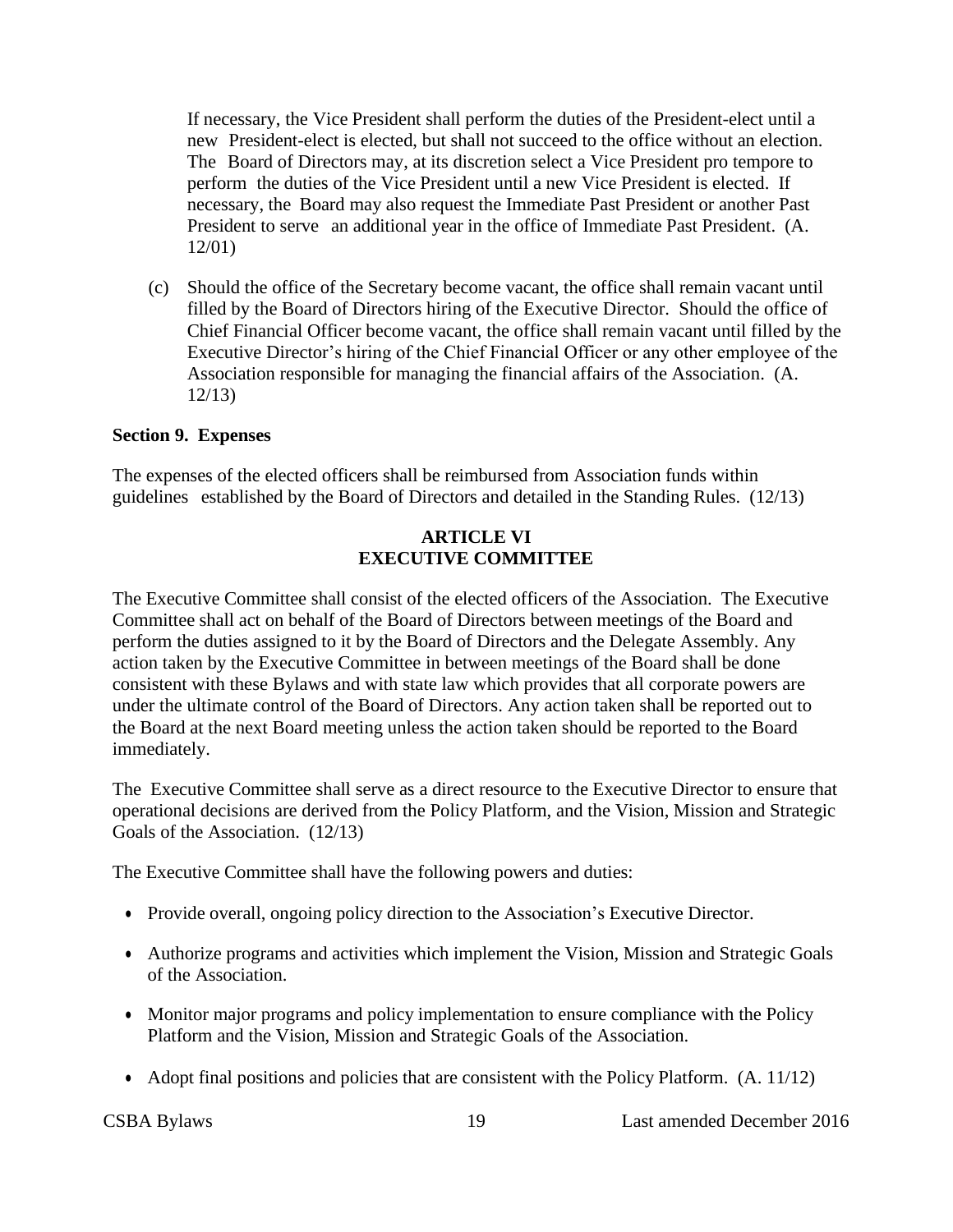- Adopt final positions on legislation that are consistent with the Policy Platform. Final positions on legislation may also be adopted when the Policy Platform is silent on the issue but only after a reasonable effort has been made to obtain input from the Directors between Board of Directors meetings. A reasonable effort includes, but is not limited to, meeting virtually, surveying Directors using electronic communications, U.S. Mail and other delivery services, and/or by using other reliable methods. (A. 11/12)
- Evaluate the performance of the Executive Director on an annual basis.
- Serve as spokesperson for the Association's agenda.
- Serve as liaison with external groups on behalf of the Association.
- Fulfill CSBA's corporate functions and fiduciary responsibilities between Board of Directors meetings.
- Adopt any revisions to the officer nomination forms, declaration of candidacy packet, and candidate recruitment criteria submitted by the Candidate Review Committee for review and approval.

A list of the duties and responsibilities of the Executive Committee is attached as Appendix A to the Standing Rules.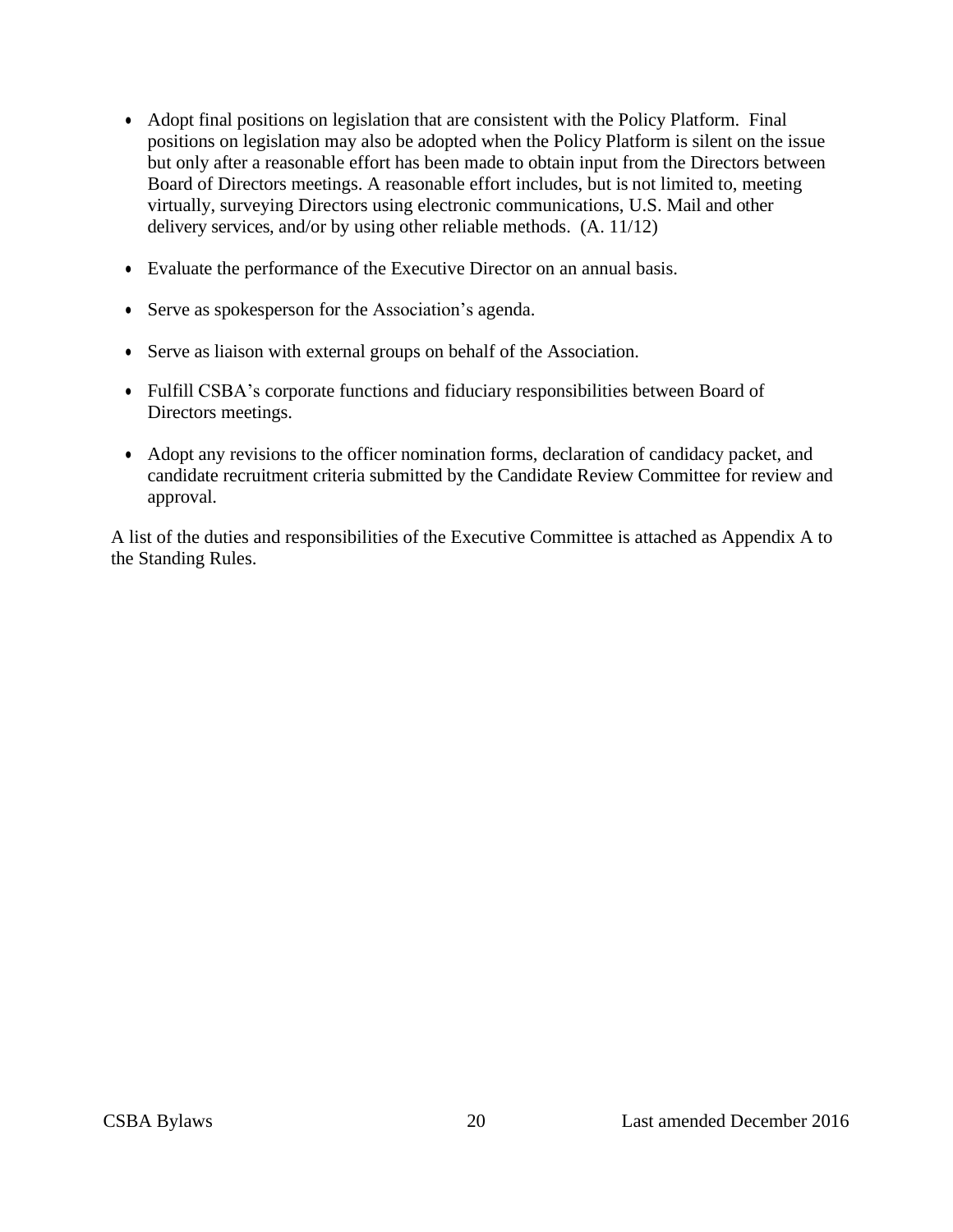#### **ARTICLE VII EXECUTIVE STAFF**

#### <span id="page-20-1"></span><span id="page-20-0"></span>**Section 1. Employment of Executive Director**

There shall be an Executive Director whose appointment shall be recommended by the Executive Committee and approved by the Board of Directors. The Board shall comment annually on the performance and act on the contract of the Executive Director upon recommendation of the Executive Committee**.**

#### <span id="page-20-2"></span>**Section 2. Duties**

Within the authority delegated by the Executive Committee and the Board of Directors, the Executive Director shall manage, supervise and direct the operations of the Association including employment, management, supervision, and discharging of staff. The Executive Director, as the Secretary of the Association, shall be an ex-officio member, without voting rights, of the Delegate Assembly. (A. 12/13)

#### <span id="page-20-3"></span>**Section 3. Chief Financial Officer**

The Chief Financial Officer of the Association shall be an ex-oficio member, without voting rights, of the Delegate Assembly. (A. 12/13)

#### <span id="page-20-4"></span>**ARTICLE VIII COMMITTEES, COUNCILS, TASK FORCES, FOCUS GROUPS AND CONFERENCE GROUPS**

The Board of Directors may create committees, councils, task forces and focus groups as it deems necessary. Except for the conference groups and the Candidate Review Committee, the President shall appoint individuals to those committees, councils, task forces and focus groups subject to the ratification of the Board of Directors. (A. 7/84)

#### **ARTICLE IX AFFILIATE ORGANIZATIONS**

<span id="page-20-6"></span><span id="page-20-5"></span>CSBA, from time to time, may organize non-profit corporations to assist in achieving the vision, mission and goals of the Association.

#### **ARTICLE X PARLIAMENTARY AUTHORITY**

The most recent edition of *Robert's Rules of Order* shall be the official parliamentary authority for the Association, when not in conflict with these Bylaws. (A. 7/84)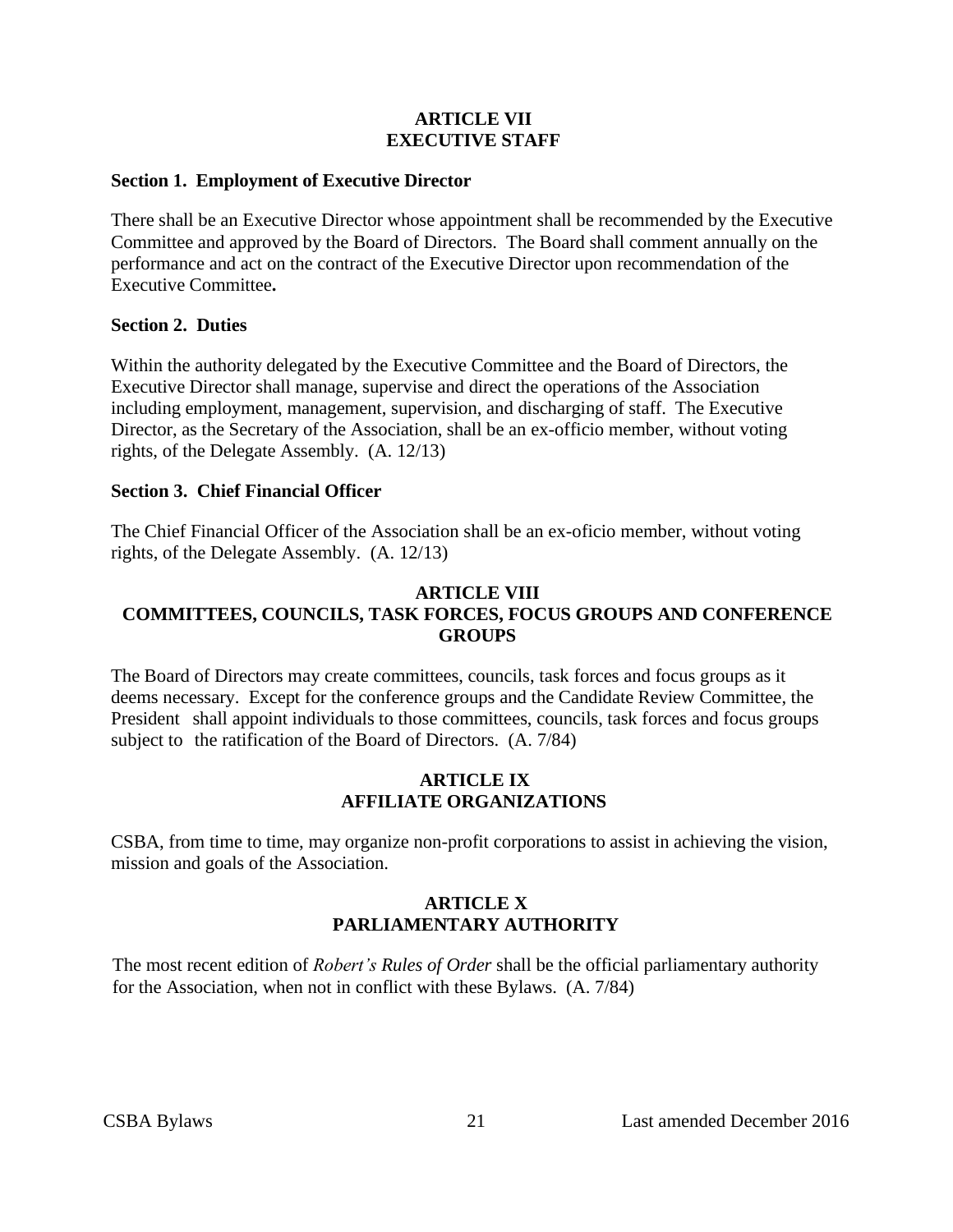#### **ARTICLE XI AMENDMENTS**

<span id="page-21-0"></span>These Bylaws may be amended only by vote of the Delegate Assembly. Amendments to these Bylaws may be initiated by the Delegate Assembly, the Board of Directors, the Executive Committee, any CSBA committee or task force, or any member board. A two-thirds vote of those members of the Delegate Assembly who are present and voting shall be required to approve amendments to these Bylaws, provided that notice of the proposed amendment(s) has been mailed by the U.S.P.S. to each Delegate at least fifteen (15) business days prior to the meeting, and upon request, a hard copy of the proposed amendment(s) is to be mailed by the to any member(s) of the Delegate Assembly who made the request at least ten (10) business days prior to the meeting (A. 5/12)

Amendments to these Bylaws may be considered without prior notice by a two-thirds vote of those present and voting. If the Delegate Assembly agrees to consider an amendment without prior notice, approval of the amendment shall require a two-thirds vote. (A. 11/12)

#### **ARTICLE XII MONITORING OF BYLAWS**

<span id="page-21-1"></span>CSBA recognizes the need to periodically monitor consistency with its governance documents. A review and update of the Bylaws, Standing Rules, and other governance documents shall be completed at reasonable intervals, not to exceed every five (5) years. (A. 5/12)

#### **ARTICLE XIII INDEMNIFICATION**

<span id="page-21-2"></span>Reference is made to Title 1, Division 2, Sections 5230-5239 (California Corporations Code), as it may be amended from time to time. Particular reference is made to the class of persons (hereinafter called "Indemnitees") who may be indemnified by a California nonprofit corporation pursuant to the Code. CSBA shall indemnify the Indemnitees when CSBA is obligated to make such indemnification pursuant to the Code. CSBA shall also indemnify the Indemnitees when pursuant to the Code, CSBA is not obligated, but is otherwise permitted, to make such indemnification. When applicable, CSBA shall make or cause to be made, by any of the methods established in the Code, a determination as to whether each Indemnitee met the applicable standard of conduct set forth in the Code. No indemnification shall be made unless it is first determined that an Indemnitee has met the applicable standard of conduct as set forth in the Code. (A. 5/12)

#### **ARTICLE XIV RECORD RETENTION**

<span id="page-21-3"></span>CSBA records shall be maintained and destroyed in accordance with its Record Retention Schedule included in a Policy Statement as adopted by the Board of Directors. (A. 5/12)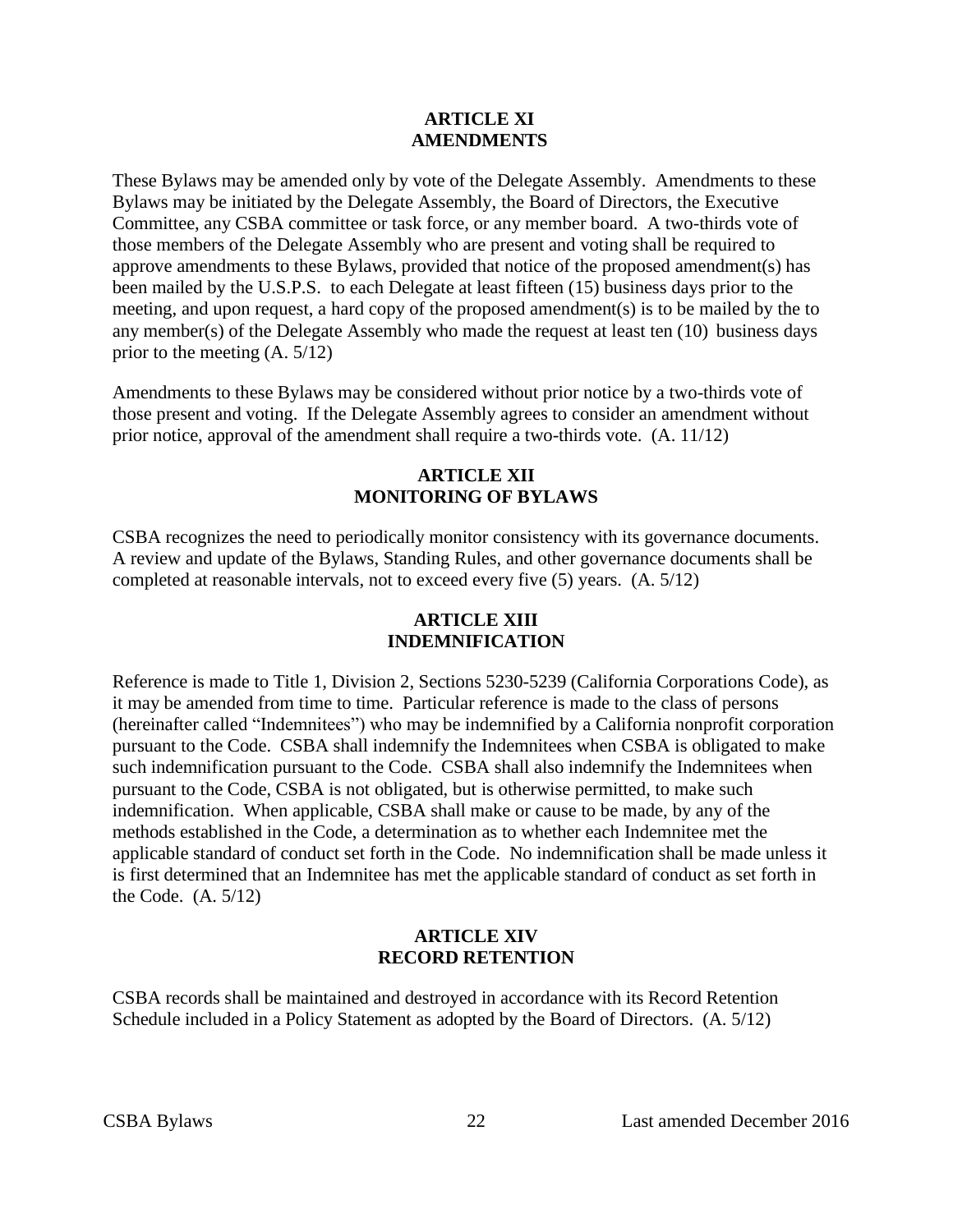#### **ARTICLE XV DISSOLUTION**

<span id="page-22-0"></span>This Association is organized under the Nonprofit Public Benefit Corporation Law for public purposes and no part of the funds of the Association shall benefit, or be distributed to, the members of the Association. Upon the dissolution of the Association, after paying or adequately providing for the debts and obligations of the Association, any funds remaining shall be distributed to one or more regularly organized and qualified charitable, educational, scientific or philanthropic organizations to be selected by the Board of Directors. (A. 7/84)

#### **Attachment 1 – CSBA's Articles of Incorporation**

*Last amended at December 2016*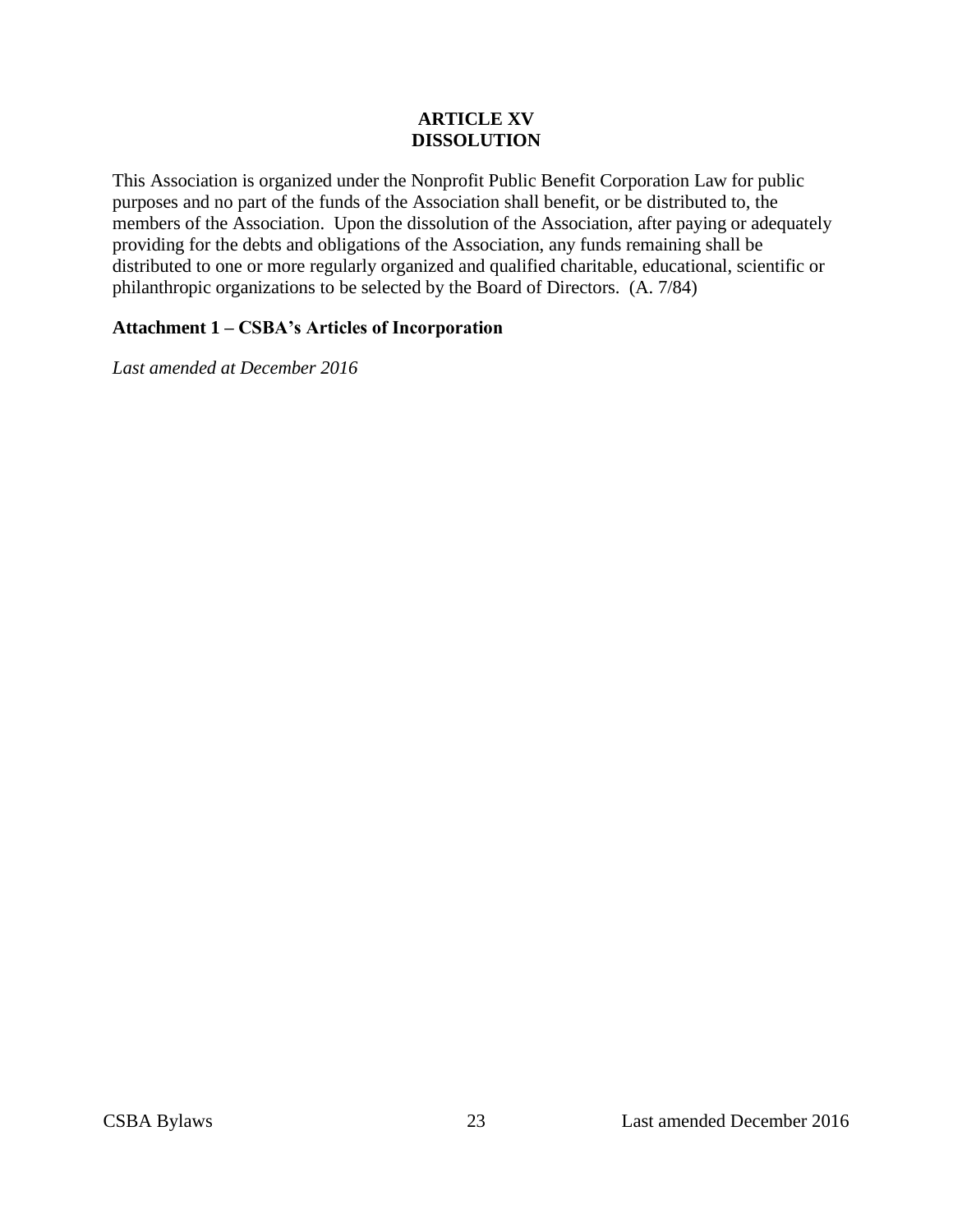## **Attachment 1**

**CSBA's Articles of Incorporation**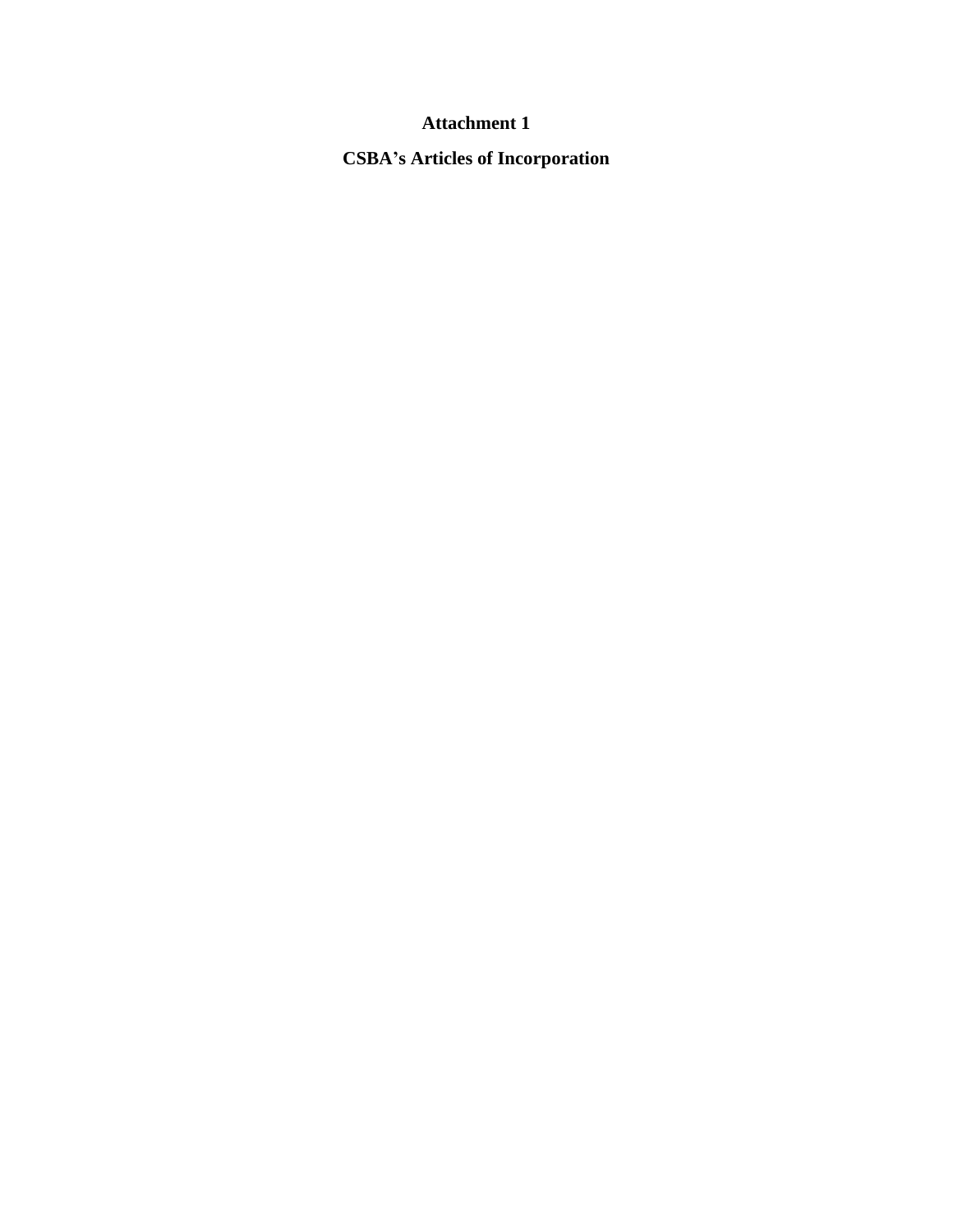FILED

#### 260296

ARTICLES OF INCORPORATION of CALIFORNIA SCHOOL TRUSTEES ASSOCIATION (a Non-profit Corporation)

of the Sc toty of **Stait** 

FEB 111952

KADDAM

Secretary of Slate

Députy

The name of this corporation is: FIRST:

#### CALIFORNIA SCHOOL TRUSTEES ASSOCIATION

SECOND: The specific and primary purpose for which this corporation is formed The promotion and advancement of public education through research and investiis: gation, and the cooperation with persons and associations whose interests and purposes are the betterment of the educational opportunities of the children of the State of California.

The general purposes are: To preserve, advance, and improve the public free schools; to publish reports on educational problems; and to attain these objectives within the limits of a just and fair tax burden upon the citizens of California.

THIRD: This corporation is organized pursuant to the General Nonprofit Corporation Law of the State of California.

FOURTH: All of the assets of this corporation shall during its existence be deemed to be held in trust by the directors of the corporation for the purposes set forth in these articles. In the event of a winding up or dissolution, after paying or adequately providing for the debts and obligations of the corporation, the directors shall dispose of any remaining assets for educational purposes in such manner as may be directed by decree of the Superior Court of the State of California upon petition filed for that purpose by said directors.

FIFTH: The county in this State where the principal office for the transaction of the business of this corporation is located is the County of Kern.

SIXTH: The names and addresses of the persons who are to act in the capacity of directors until the selection of their successors are as follows:

| Jack Merchant          | P. 0. Box 836                |
|------------------------|------------------------------|
| Chas. Whitmore         | Rt. 1, Box 35                |
| Carl B. Munck          | 1419 Broadway                |
| Mrs. I. E. Porter      | $#$ $\mu$ Professional Bldg. |
| J. Paul Elliott        | Suite $415 - 639$ So. S      |
| Mrs. J. G. Cheney      | 296 E. Durien St.            |
| Mr. Bert Levit         | Merchants Exch. Bldg.        |
| Mr. Linton Forrester   |                              |
| Mr. R. D. Willett      | R.F.D. #1, Box 1812          |
| Mrs. G. C. Hudson      | 635 Terraine Ave.            |
| Mrs. Marie Bonnett     | 7515 Victoria Ave.           |
| Mr. Ellsworth Williard | P. O. Box 179                |
|                        |                              |

Crockett Ceres Oakland Bakersfield Los Angeles Coalinga San Francisco Freedom Ventura Long Beach Riverside Camino

SEVENTH: The name of the existing unincorporated association being incorporated by these articles is:

#### CALIFORNIA SCHOOL TRUSTEES ASSOCIATION

IN WITNESS WHEREOF, for the purpose of forming this non-profit corporation under the laws of the State of California, the undersigned presiding officer and executive secretary of the California School Trustees Association, an unincorporated association, have executed these articles of incorporation on January 20, 1952.

So. Spring St.

ictien er rignt<br>amend articles **Reatriction** ς<br>Ω

 $\begin{pmatrix} 2 \\ 3 \end{pmatrix}$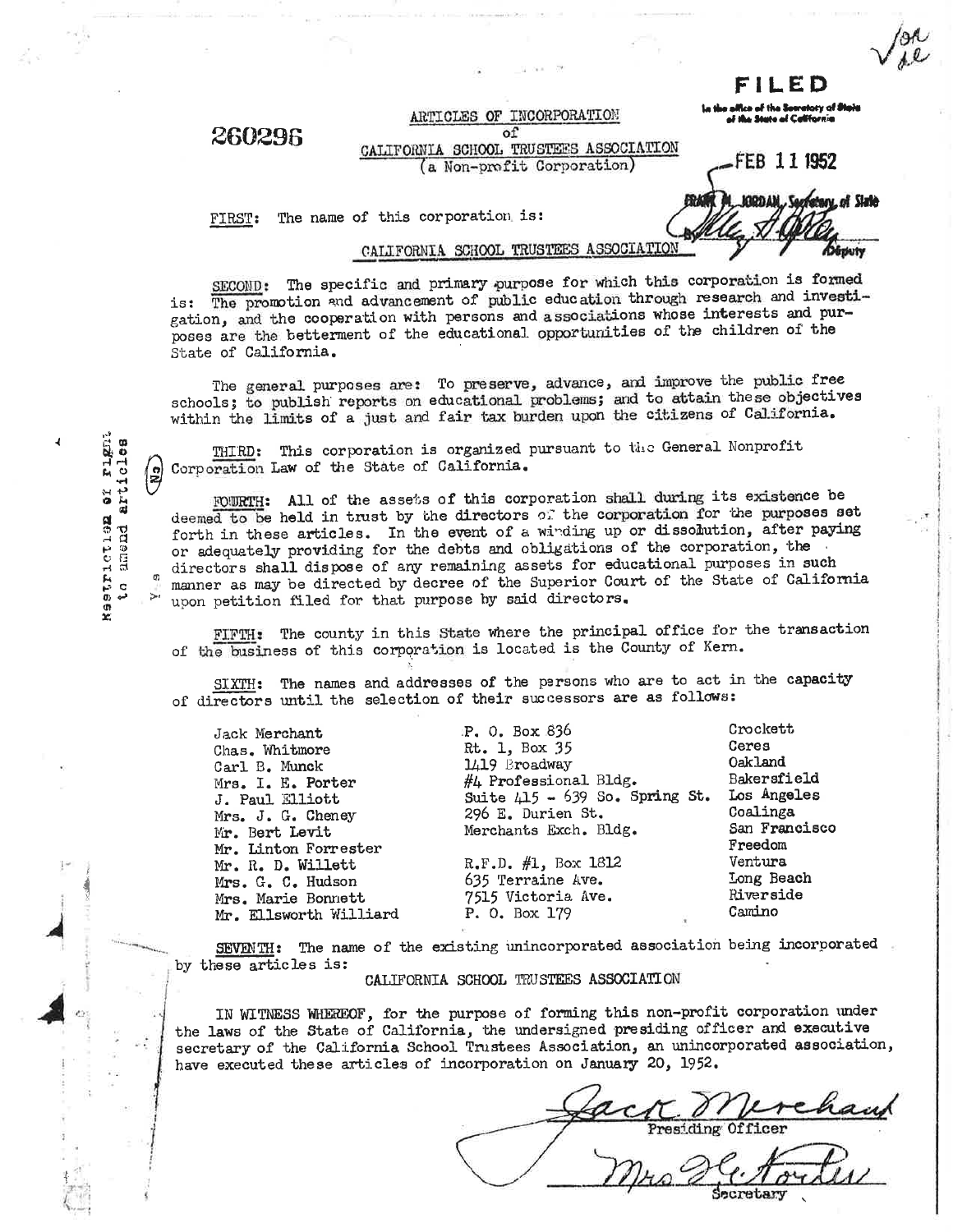#### AFFIDAVIT

STATE OF CALIFORNIA  $(SS)$ County of On this  $6\frac{1}{4}$  day of February  $19.52$ s a Notary Public in before me, and for the said County and State, residing therein, duly commissioned and sworn, personally appeared Jack Merchant who, being sworn, each for himself, and Mrs. I.E.Porter That the said Jack Marchant deposes and says: of California School Trustees Ass'n is the President. and that the said Mrs. L.E.Porter is the Executive Secretary That of California School Trustees Ass'n. California School Trustees Ass'n \_\_\_\_\_ is an unincorporated association and that said association has duly authorized its in-That Jack Merchant and corporation. have executed these articles Mrs. I.E.Porter of incorporation in their official capacity and by authority of such association.

Subscribed and sworn to before me this  $($ 

 $\mathcal{U}_1$ 

ebruzirx <u>يا 1952 ب</u>

Hotary' Fublic in and for said County and State

My Commission Expires Aug. 23, 1955 Notary Public in and for the County of Contra Costa. State of California

 $(Seal)$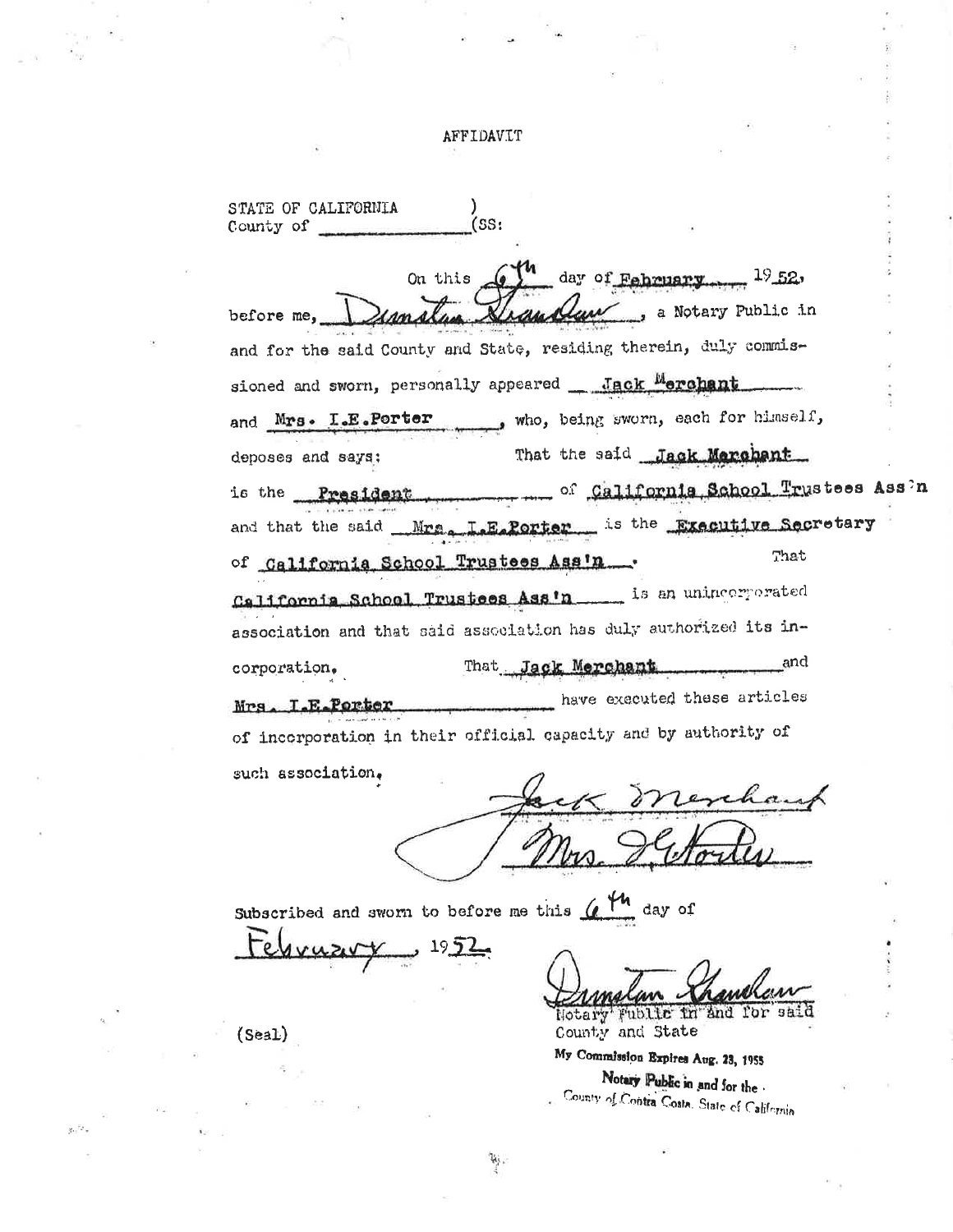State of California  $ss$ County of Contra Costa )

 $\lambda$ 

On this 6th day of February, 1952, before me, DUNSTAN GRANSHAW, a Notary Public in and for the County of Contra Costa, State of Califor<sup>2</sup> nia, personally appeared JACK MERCHANT and MRS. I. E. PORTER, known to me to be the presiding officer and secretary, respectively, of the CALIFORNIA SCHOOL TRUSTEES ASSOCIATION, a non-profit corporation, and acknowledged to me that they executed the within instrument as such officers for said corporation.

Vindlan Maurekau

of Contra Costa, State of California

My Commission Expires Aug. 23, 1955

 $\overline{\mathbf{z}}$  ,  $\overline{\mathbf{z}}$  ,  $\overline{\mathbf{z}}$ 

 $\mathcal{F}_i$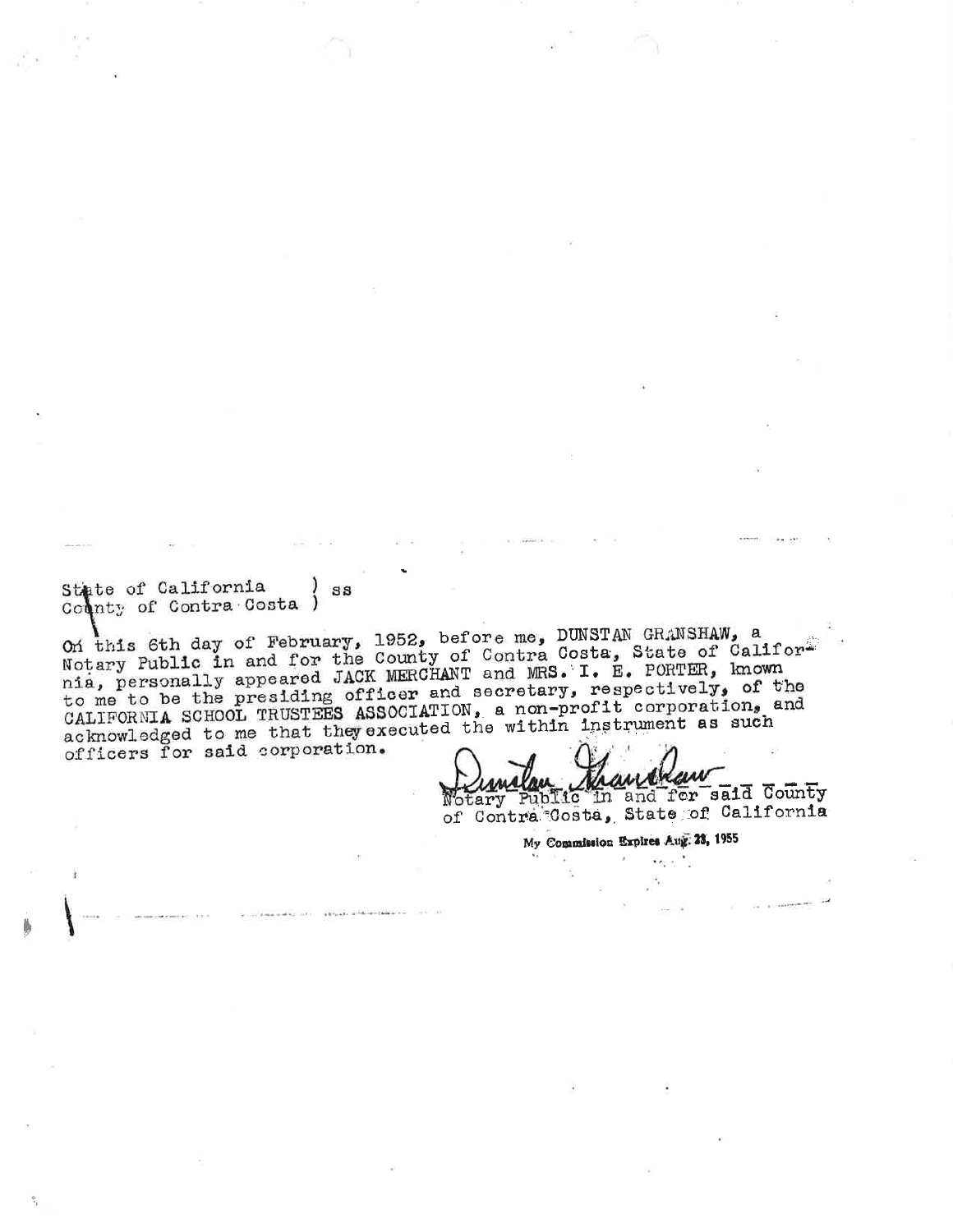Name changed to CALIFORNIA SCHOOL BOARDS ASSOCIATION

CERTIFICATE OF AMENDMENT OF ARTICLES OF INCORPORATION

Œ

#### CALIFORNIA SCHOOL TRUSTEES ASSOCIATION

260296

A 8897

The undersigned, HILLAS COLE and LAWRENCE B. WHITE, do hereby certify that they are, respectively, the duly elected and acting President and Secretary of the California School Trustees Association, a nonstock corporation, and further that:

One: At a regular meeting of the Board of Directors of said corporation, duly held at its authorized place for the transaction of business at Long Beach, California, at 9:00 A.M. on the 9th day of October, 1957, at which meeting there was at all times present and acting a quorum of the members of said board, the following resolution was duly adopted:

RESOLVED: That Article "FIRST" of this corporation's Articles of Incorporation be amended to read as follows:

"The name of this corporation shall be:

CALIFORNIA SCHOOL BOARDS ASSOCIATION."

Two: At the annual meeting of the members of said corporation, duly held at Long Beach, California, at 2:00 P.M. on the 12th day of October, 1957, the following resolution was duly adopted:

RESOLVED: That Article "FIRST" of this corporation's Articles of Incorporation be amended to read as follows:

The name of this corporation shall, be:

CALIFORNIA SCHOOL BOARDS ASSOCIATION."

Three: The foregoing amendment was adopted and approved at said members'

meeting by the total vote of five hundred and seventy-five (575) members, which included a quorum of one member from each of 25 separate school districts (totalling Fources different orbed x neutremont x member ses soft contracted on earth it dedictor voter on

25 members), all of whom voted for said amendment. 

IN WITNESS WHEREOF, the undersigned have executed this Certificate of

Amendment this 12<sup>th</sup>day of *Noticial* 1957.

FILED Office of the Becretory of State<br>of the State of California

NOV 29 1957 Laiph R. Maring

President of California School Trustees Association

oc Ref  $7.722$ Secretary of California School Trustees Association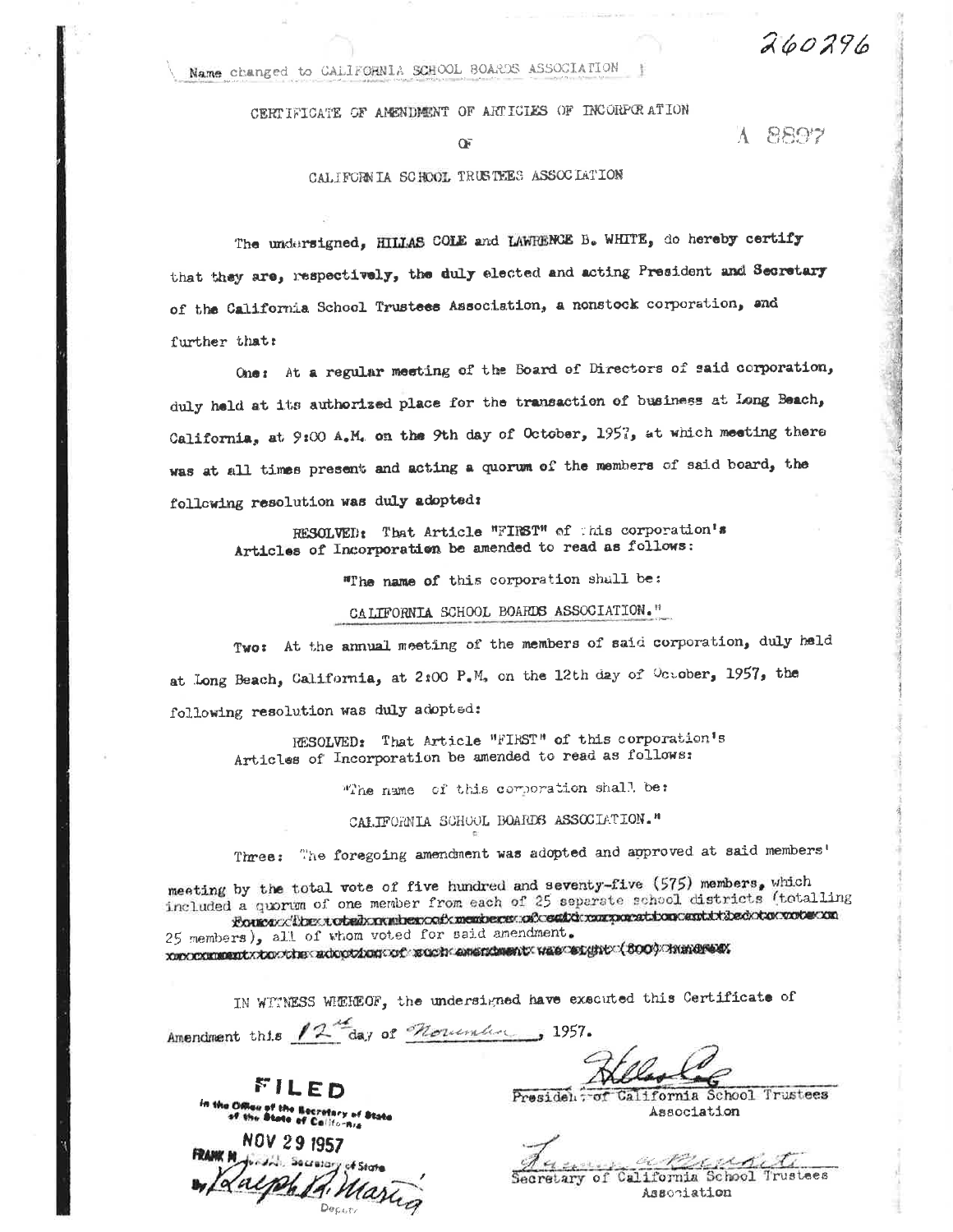STATE OF CALIFORNIA, **BS** COUNTY OF RIVERSIDE.

HILLAS COLE, being first duly sworn, deposes and says: That he is the President of the California School Trustees Association, the California corporation mentioned in the foregoing Certificate of Amendment; that he has read said certificate and that the statements therein made are true of his own knowledge, and that the signature purporting to be the signature of said Hillas Cole is the genuine signature of said Hillas Cole.

Subscribed and sworn to before me this  $28^{\frac{N}{2}}$ day of  $097668$  R 3957

Notary Public, in and for the County of Riverside, State of California

**SR** 

STATE OF CALIFORNIA, COUNTY OF LOS ANDELES.

LAWRENCE B. WHITE, being first duly swo m, deposes and says: That he is the Secretary of the California School Trustees Association, the California corporation mentioned in the foregoing Certificate of Amendment; that he has read said certificate and that the statements therein made are true of his own knowledge, and that the signature purporting to be the signature of said Lawrence B. White is the genuine signature of said Lawrence B. White.

Danmart Pre Com

Subscribed and sworn to before me

this  $12$  day of  $A$ crember 1957

Calificher

Hotary Public, in and for the Gounty of Los Angeles, State of California.  $-\zeta_c = \{1-2.0,12\}$ in the completed or an international of